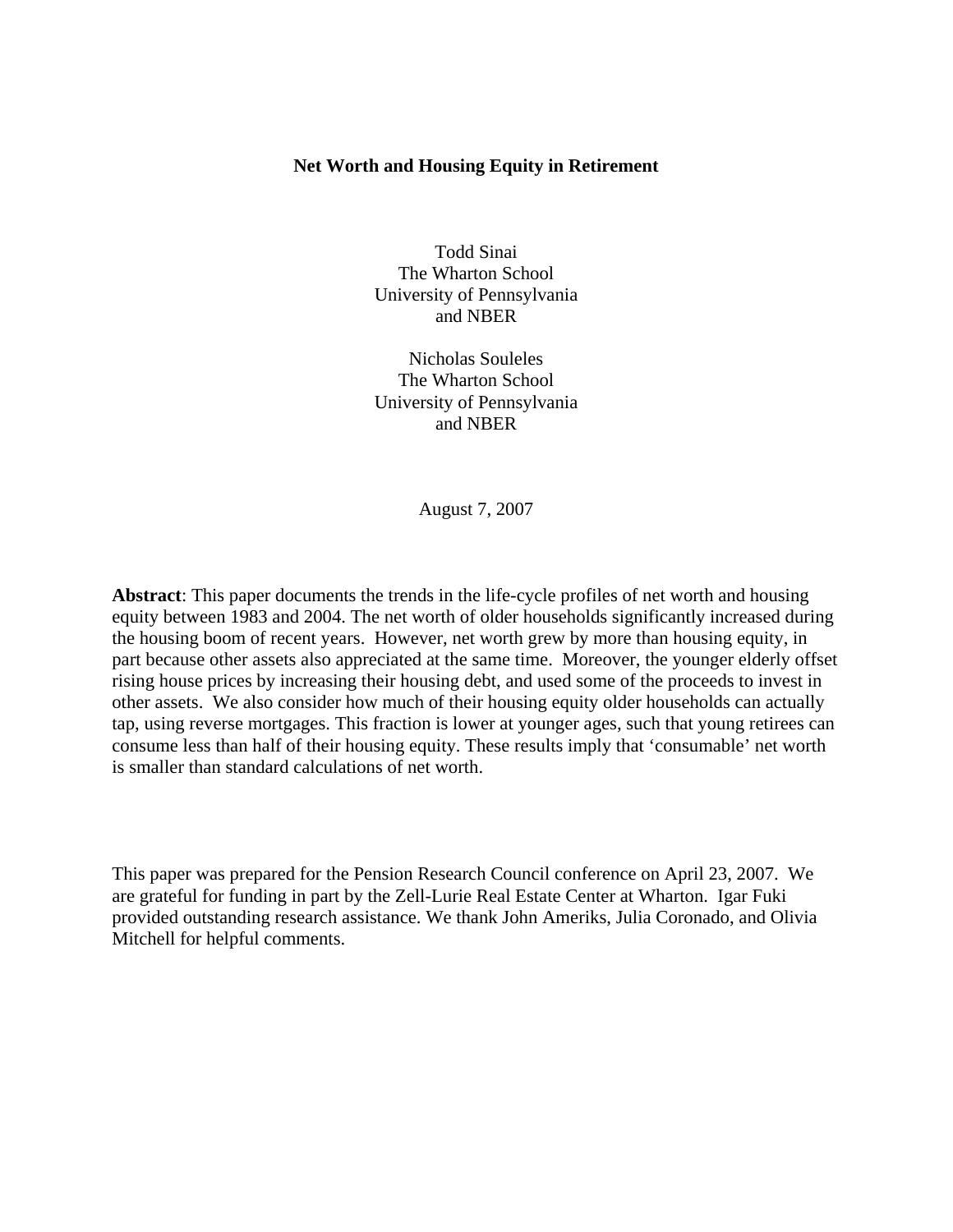Between 2000 and 2005, real house prices grew by about 40 percent on average and by as much as 100 percent in some metropolitan areas. This rapid growth has renewed interest in identifying the role that housing equity plays in the net worth of retirees, and how much of their housing equity retirees can tap to fund non-housing consumption.

 In this paper, we document how the evolution of house prices since 1983 has affected the life-cycle profile of net worth, and estimate how much of the growth of housing equity is actually available for non-housing consumption. Our analysis focuses on the trends for households nearing retirement age and older. In the first part of the paper, using the Survey of Consumer Finances (SCF), a nationally-representative survey with detailed information on asset and debt holdings, we find that the net worth of retirement-age households rose significantly in the early part of this decade, tracking trends in house prices. However, while housing equity also rose, it did not grow as much as net worth. In part, this occurred because non-housing assets appreciated at the same time as housing. In addition, it appears that younger elderly increased their housing debt to offset some of the rise in house values and invested some of the proceeds from the debt in other assets.

 In the second part of the paper, we consider how much of households' housing equity is available for non-housing consumption without moving. Many elderly are reluctant to move, and even if they do move they might not want to downsize.<sup>1</sup> However, the elderly can borrow against their house value, essentially transferring wealth from their heirs (after death) to current consumption. We use a convenient measure of the equity available to be extracted from a house: the amount that can be borrowed via a reverse mortgage. In theory a reverse mortgage is an ideal way to consume home equity without incurring the transactions costs from moving.<sup>2</sup> It provides homeowners a lump sum loan that accrues interest and is settled against the sale of the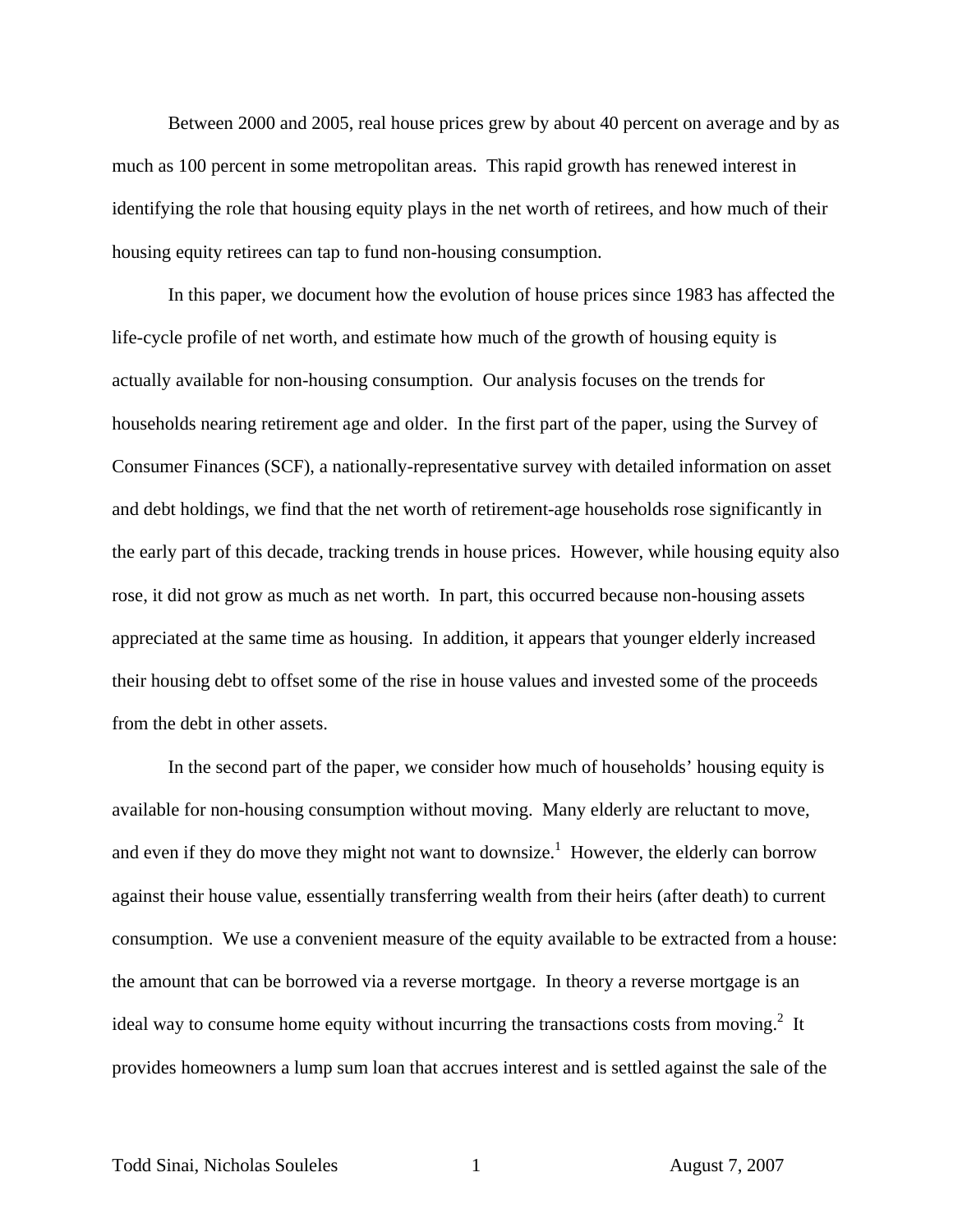house when the homeowner dies or moves out. We consider two forms of reverse mortgages: first, a theoretical "upper-bound" reverse mortgage product that provides the maximum possible liquidity; and, second, the actual reverse mortgage products available in 2007, which appear to still suffer the drawbacks of having a small market.

We find that homeowners have considerable housing equity that they can borrow against, but nowhere near as much as standard measures of housing equity would imply. The available loan amount generally increases with a household's age, since the lender has less long to wait on average before being repaid. Under the upper-bound reverse mortgage, the maximum fraction of housing equity that the median 90-year-old household could consume would be 89 percent of housing equity, or about \$103,000. But for those aged 62 to 69, the maximum that could be consumed would be only 49 percent of housing equity, or about \$50,500; and 11.5 percent of households in that age range would not have any housing equity available to consume at all. Under the actual (2007) reverse mortgage programs, even less of home equity is available, even before fees.

 These results motivate calculating a modified measure of net worth, "consumable net worth," that accounts for the fact that, absent moving, not all housing wealth is available for nonhousing consumption. Even among households aged 62-69 who have consumable housing equity, the median consumable net worth in the upper-bound case is only three-quarters of the standard measure of net worth. At age 90, the median household could consume only 91 percent of standard net worth.

 This paper makes two contributions relative to previous research. First, we provide updated cohort and over-time analyses of how net worth and housing equity has evolved, including during the recent housing boom. This builds on Poterba and Samwick (1997) and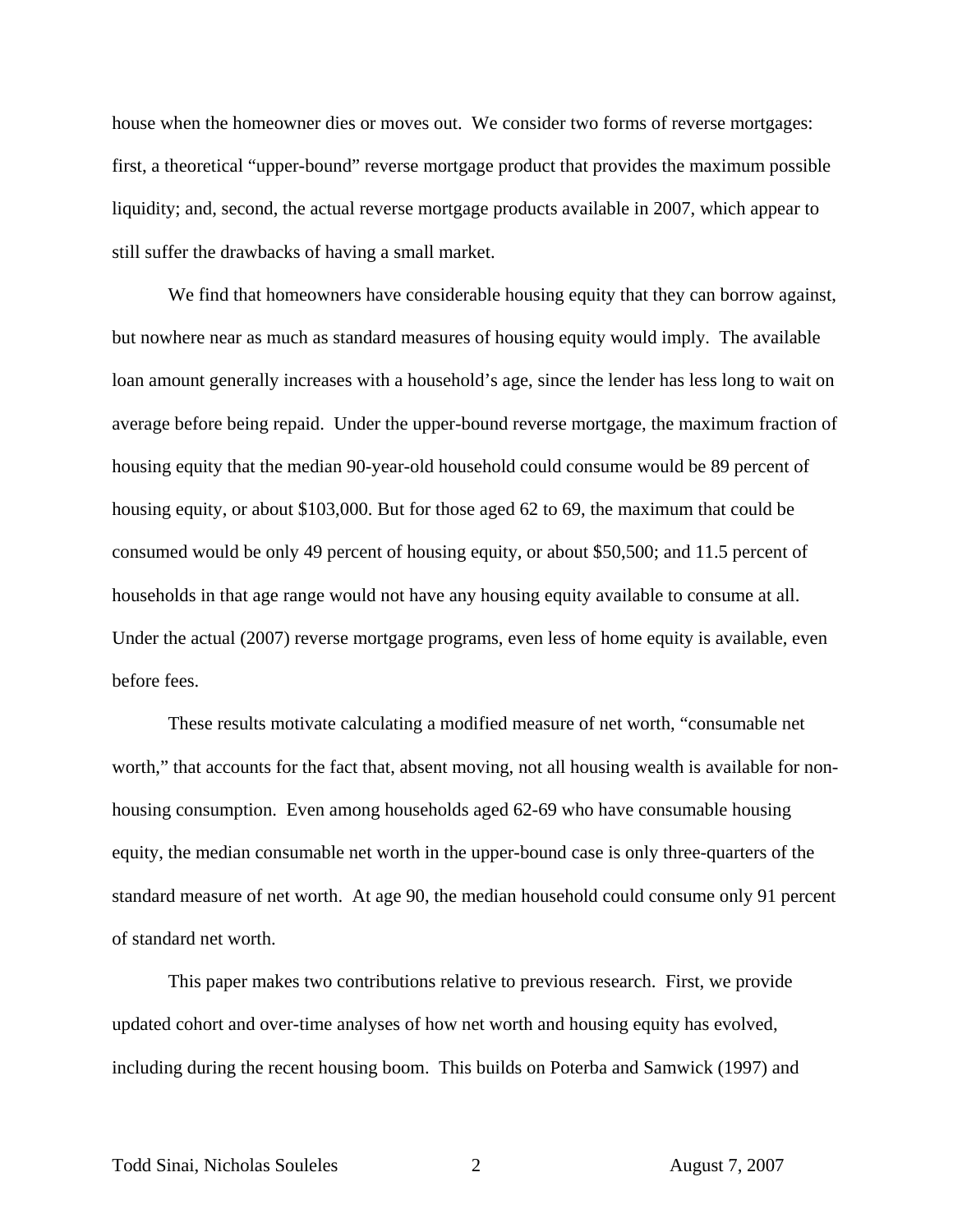Coronado *et al.* (2006), among others. Poterba and Samwick (1997) use the SCF to provide a cohort analysis, through 1992, that includes housing wealth and housing debt. Coronado *et al* (2006) analyze home equity and net worth using two waves of the Health and Retirement Survey (HRS). We examine related issues using the SCF, which enables us to examine many more cohorts and much older households (up through age 94, compared to age 61 in the original HRS cohort).

Second, we provide estimates of how consumable housing equity and consumable net worth evolve with age, cohort, and time. Most studies add all of housing equity to net worth (e.g., Poterba and Samwick (1997), Mitchell and Moore (1998), Coronado *et al* (2006)). Others leave housing equity out altogether (Bernheim (2000)) or split the difference (Engen *et al* (1999)). The closest to what we do is Venti and Wise (1991), who find that a reverse mortgage could increase non-housing consumption by as much as 10 percent on average, but they do not express that number as a fraction of housing equity or net worth. Other research on the value of reverse mortgage products focuses on the potential size of the market for products, rather than the equity available to be tapped (Merrill *et al* (1994), Rasmussen *et al* (1995)).

 It is worth emphasizing that housing is different than most other assets on household balance sheets because of its dual nature as both an asset and a consumption good. Since households must live somewhere, they have an implicit liability for housing services that is not recorded in standard measures of net housing equity and net worth. (Sinai and Souleles (2005)) Buying a home provides those housing services, but only the housing asset (net of housing debt) appears on the balance sheet, not the bundled liability.<sup>3</sup> Thus, unlike for instance a stock portfolio, the housing portfolio cannot be completely liquidated because there would be no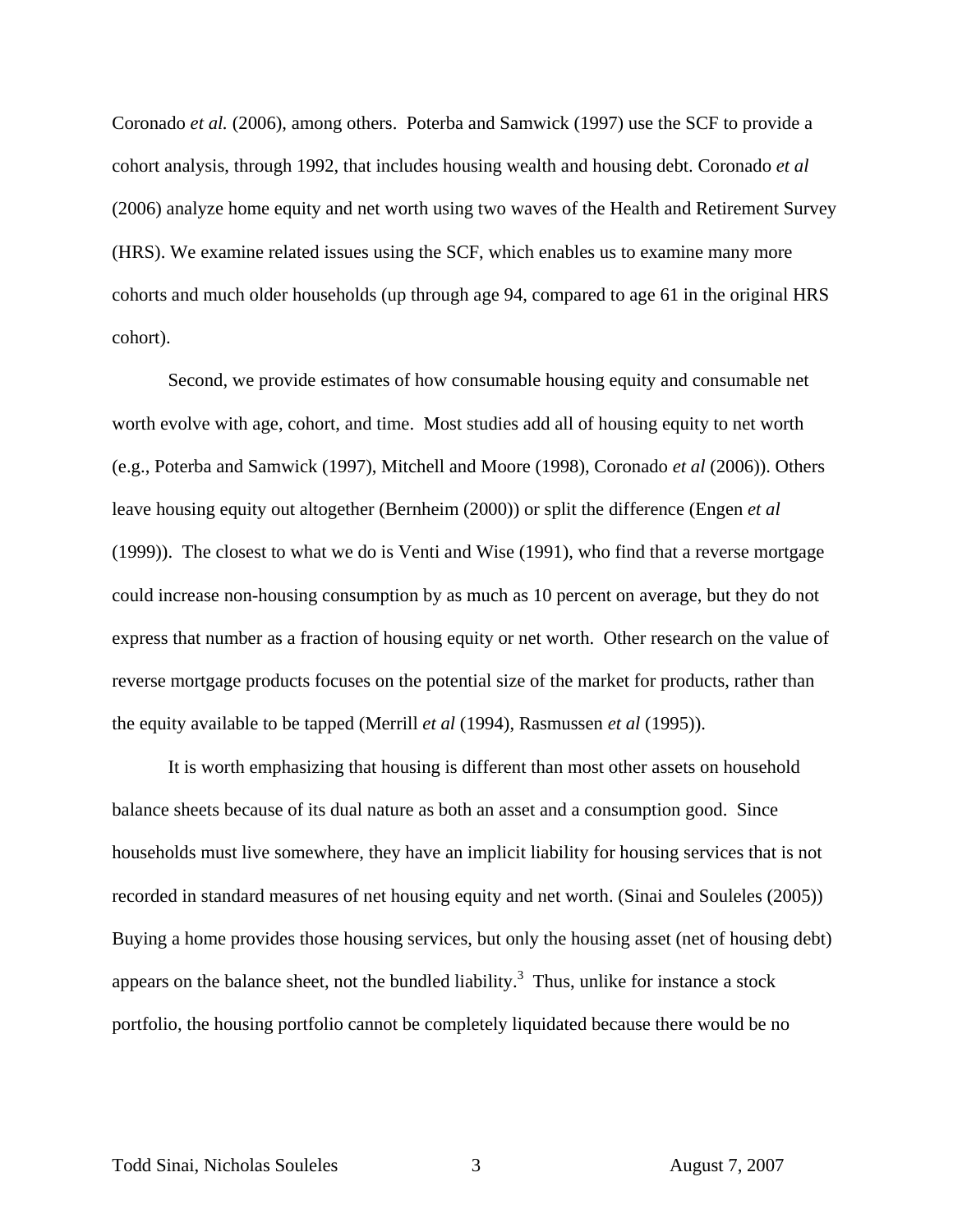provision for the housing service liability. Instead a household must find another way to extract equity.

 Complicating the interpretation of the results, changes in house prices do not necessarily lead to increases in real wealth, even if housing equity can be reallocated to non-housing consumption. Because the price of housing reflects the present value of the entire stream of future housing services, for young households, who are most "short" housing services, increases in house prices can be largely offset by increases in their housing services liability, leaving their real wealth largely unchanged. But for older homeowners, who have a smaller remaining implicit housing liability, increases in house prices can translate into larger increases in real wealth, and thus potentially into higher non-housing consumption.<sup>4</sup> However, this increase in consumption comes at the expense of the next generation, which no longer stands to inherit the increased housing equity, but still inherits the commensurately higher housing liability.

The rest of the paper proceeds as follows: We first describe the data we use for our calculations, then show how net worth, housing equity, and housing debt evolve over the lifecycle, over time, and by birth cohort. Then we turn to calculating the amount of housing equity available for non-housing consumption and the modified measure of consumable net worth. Finally, we briefly conclude.

### **Data**

The data used in our analysis was obtained from the Federal Reserve Board's Survey of Consumer Finances. The SCF is conducted every three years, and we use the seven crosssectional survey waves conducted between 1983 and 2004, excluding the 1986 Survey. The SCF oversamples high-wealth families, yielding a large number of observations on holders of various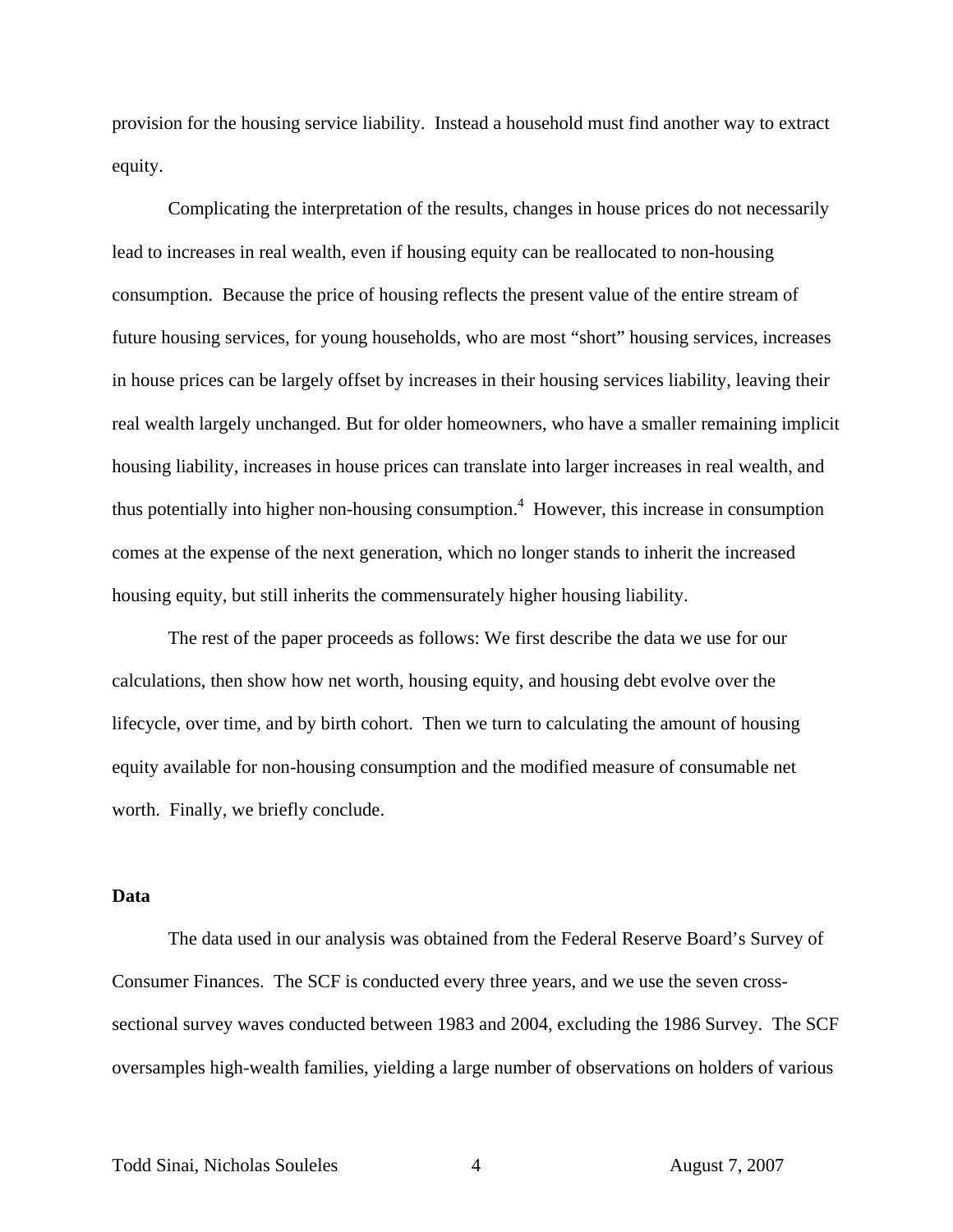assets and liabilities. A more complete description of the survey can be found in Bucks *et al* (2006). To make the estimates more representative of the overall population of the U.S., we apply the SCF's replicate weights. We exclude households where the head was under the age of 25, age 95 or over, or born before 1900; and households whose primary residence was on a ranch or farm, or in a mobile home.<sup>5</sup> This yields almost  $113,000$  observations across the seven surveys.<sup>6</sup> With population weights, the data cover 71 million households in 1983 up through 97 million in 2004. All dollar values are inflated to 2004 dollars using the CPI research series for all urban consumers (CPI-U-RS).

 In this paper, we categorize households variously by age, birth cohort, survey year, and remaining life expectancy. We define the age of a household by the age of the household head, which, by the SCF convention, is defined as the male spouse of a married couple, the older spouse of a same-sex couple, or the adult in a single-headed household. The birth cohort is the decade in which that household head was born, such as 1910-1919 for a head aged 89 in 2004.<sup>7</sup> Remaining life expectancy was obtained from actuarial tables created by the Social Security Administration.<sup>8</sup> These tables report expected remaining lifetime and the distribution of the probability of dying in each future year separately for men and women by age and year. We merge this data to individuals in the SCF by gender, age, and year. At the household level, in the case of married couples we assume the expected remaining lifetime for the household is the maximum of the expected remaining lifetimes over both spouses.

## **Lifecycle analysis of housing equity and net worth**

 We begin by examining the accumulation and decumulation of assets and liabilities over the lifecycle, focusing on the contribution of housing equity to both phases. Since the SCF data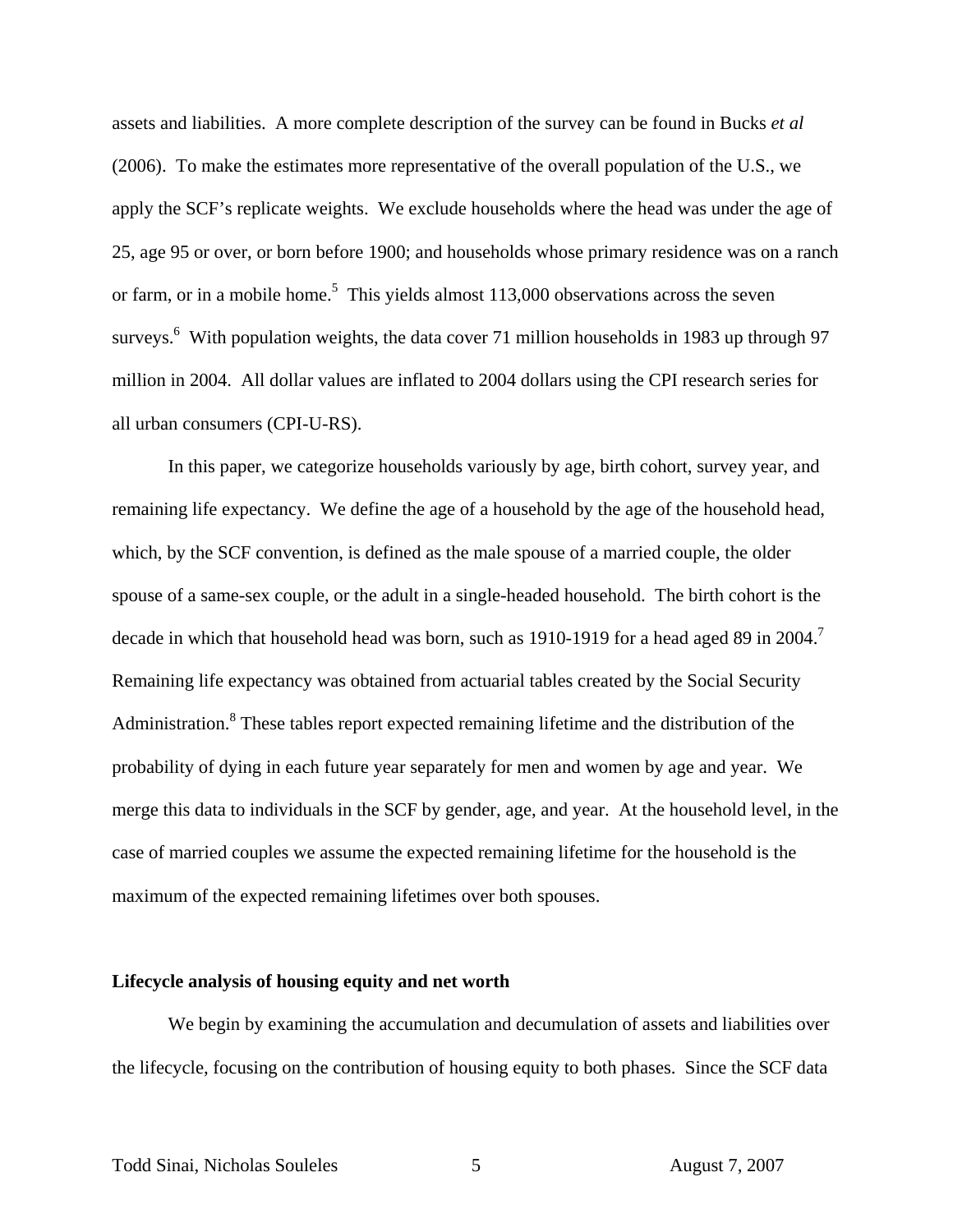are cross-sectional, we do not actually follow the same households over time and so we have to make an assumption to infer what their life-cycle profiles must look like. We can assume either that households of different ages observed in the same year are otherwise comparable despite being born in different years, or that households of different ages but from the same birth cohort are otherwise comparable despite being observed in different years. We analyze the results under both assumptions.

 In Figure 1, the first panel provides a cohort-based life-cycle analysis for household net worth.<sup>9</sup> A household's age – categorized into five-year bins – is on the horizontal axis and net worth, in thousands of 2004 dollars, is on the vertical axis. Each line segment corresponds to the median net worth for households born in a particular decade. Most segments span multiple age bins because we have 21 years of surveys. For example, someone born in 1960 will be in the 25- 29 bin as of the 1989 survey, the 30-34 bin in the 1992 survey, the 35-39 bin in the 1995 and 1998 surveys, and the 40-44 bin in the 2001 and 2004 surveys. The dots correspond to the median net worth across all households in that age bin, regardless of birth cohort. (Cohort  $\times$  age groups that have fewer than 11 observations are omitted from the segment drawings, but not from the calculations for the dots.)

 The dots illustrate the usual age profile for net worth, with a steady accumulation between age 25 and 64, and generally a decumulation thereafter. Net worth peaks at retirement age at around a median of \$250,000 (in 2004 dollars). There are two other notable results in this figure. First, median net worth declines until age 80 (falling to just under \$200,000), but then, for the 1900-1909 and 1910-1919 cohorts, begins to rise again. Second, while the cohort line segments are tightly overlapping for households between the ages of 25 and 54, they diverge after that. That is, for the most recent periods (the most recent age bins), the segments lie above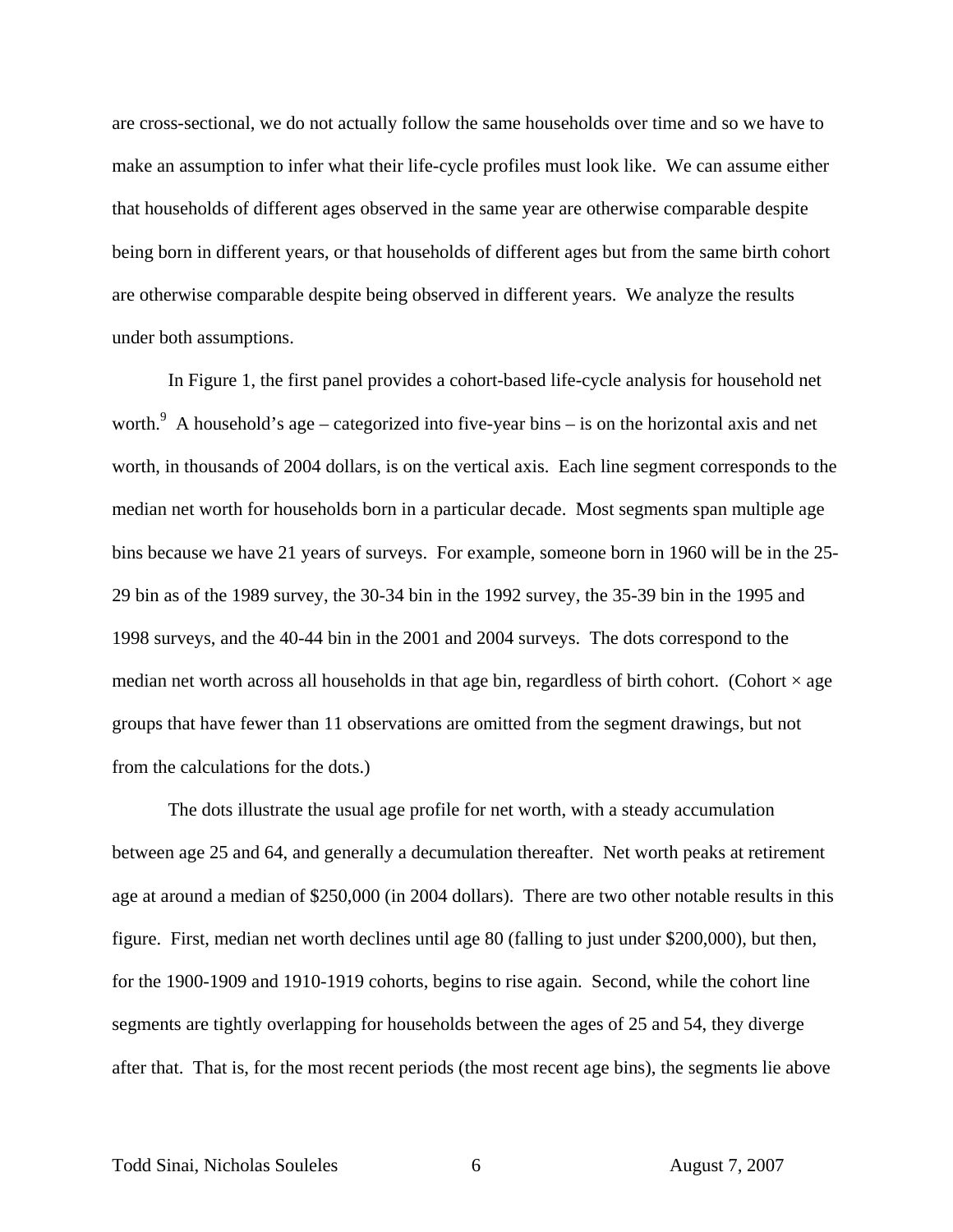the prior cohorts' segment. This is especially true for the 1930-1939 and 1940-1949 birth cohorts.

 Potential explanations for these patterns can be found in the second panel of Figure 1, which calculates the age profile of median net worth by the year of the SCF survey. For clarity, only a subset of the SCF years is displayed. The dots, being sample medians by age that are computed using all the SCF years, are the same across both panels. In the second panel, the different SCFs' age profiles generally peak between age 55 and 64 and, with the exception of the 2004 SCF, decline with age or are level through age 94. Analogous to the first panel, there is relatively little difference in median net worth across SCFs for households under age 55. But for older households, net worth grows from 1983 to 1998, and then from 1998 through 2004.<sup>10</sup>

 These results are suggestive that the 2001 and 2004 increases in net worth for households approaching retirement age and older are responsible for the earlier patterns in the cohort analysis in the first panel. That is, the upwards slant of the cohort lines is due to net worth growing over time for everyone, rather than age-based accumulation. For example, the 1930- 1939 and 1940-1949 cohort lines in the top panel have the steepest increase in their last two age bins because they have the most concentrated exposure to 2001 and 2004 in those bins. Likewise, the upturn in net worth in the top panel between age 85 and 94 could be due to the runup in the 2000s overwhelming the usual life-cycle drawdown of net worth.

 One key factor behind the rise in net worth between 1998 and 2004 is growth in housing values. As displayed in Figure 2, during the seven years between 1998 and 2004, real national average house prices rose by about 25 percent, more than the growth over the 16 years between 1983 and 1998.<sup>11</sup> The index graphed in Figure 2 measures house price appreciation from repeat sales of the same houses, thus controlling for changes in the quality or size of houses. This raises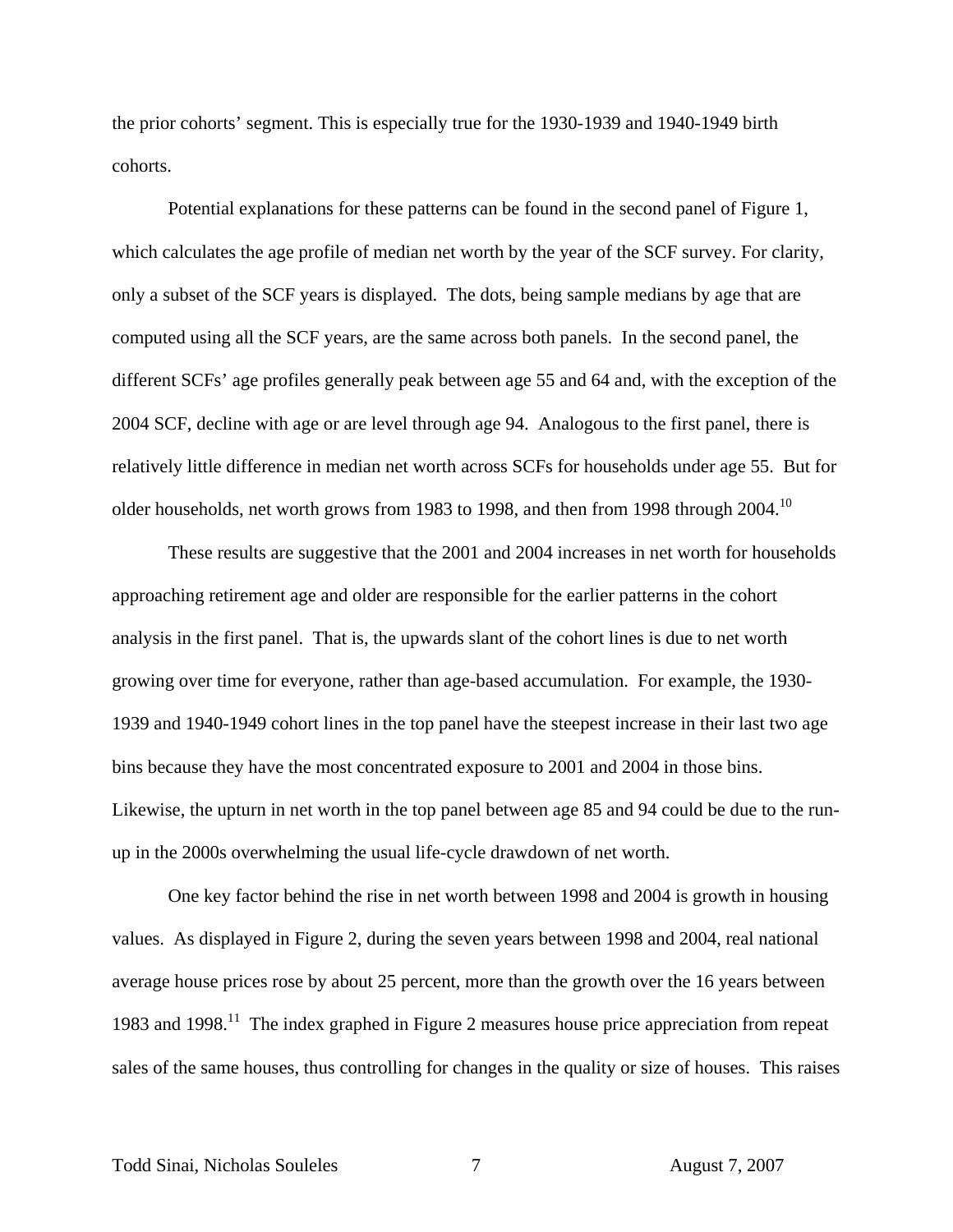the question: How much of the recent growth in net worth among households of retirement age was due to growth in housing values?

 It appears that at least some of the growth in net worth was due to growth in housing values, but not all. Both the cohort and SCF-year graphs of median home equity by age in Figures 3A and 3B mimic the patterns for net worth in Figures 1A and 1B, indicating that growth in home equity played a role. However, while housing clearly accounts for a large portion of the recent increase in net worth for seniors, the dollar amounts in Figures 3A and 3B are smaller than for net worth (both on average and for the changes over time). For example, while median home equity for 65 to 69 year olds rose from about \$100,000 to \$140,000 between 1998 and 2004, median net worth rose from about \$220,000 to \$320,000. In addition, the rise in the value of home equity between 1983 and 2001 occurred almost exclusively for households aged 65 and over while the increase in net worth was spread across all ages.<sup>12</sup> Indeed, Figure 4 shows that while net worth *excluding* housing equity still shows a substantial increase between 1983 and 2004, non-housing net worth grew over this time period for all ages, not just those over age 65. These differences suggest that housing equity growth alone cannot fully explain net worth.

 Another way to see that net worth rose by more than housing equity is in Figure 5. Conditional on home-owning, the ratio of housing equity to net worth is relatively constant at about 40 to 60 percent over the life-cycle and over time. (The ratio starts to increase at retirement, rising from 40 percent to about 70 percent for the oldest seniors, consistent with households drawing down their liquid assets first.) This persistence over time can happen only when net worth experiences the same percentage growth as home equity which, given the higher initial level of net worth, implies that net worth increases more in absolute terms than housing equity. In addition, the time pattern of the equity-to-net worth ratio does not match the growth of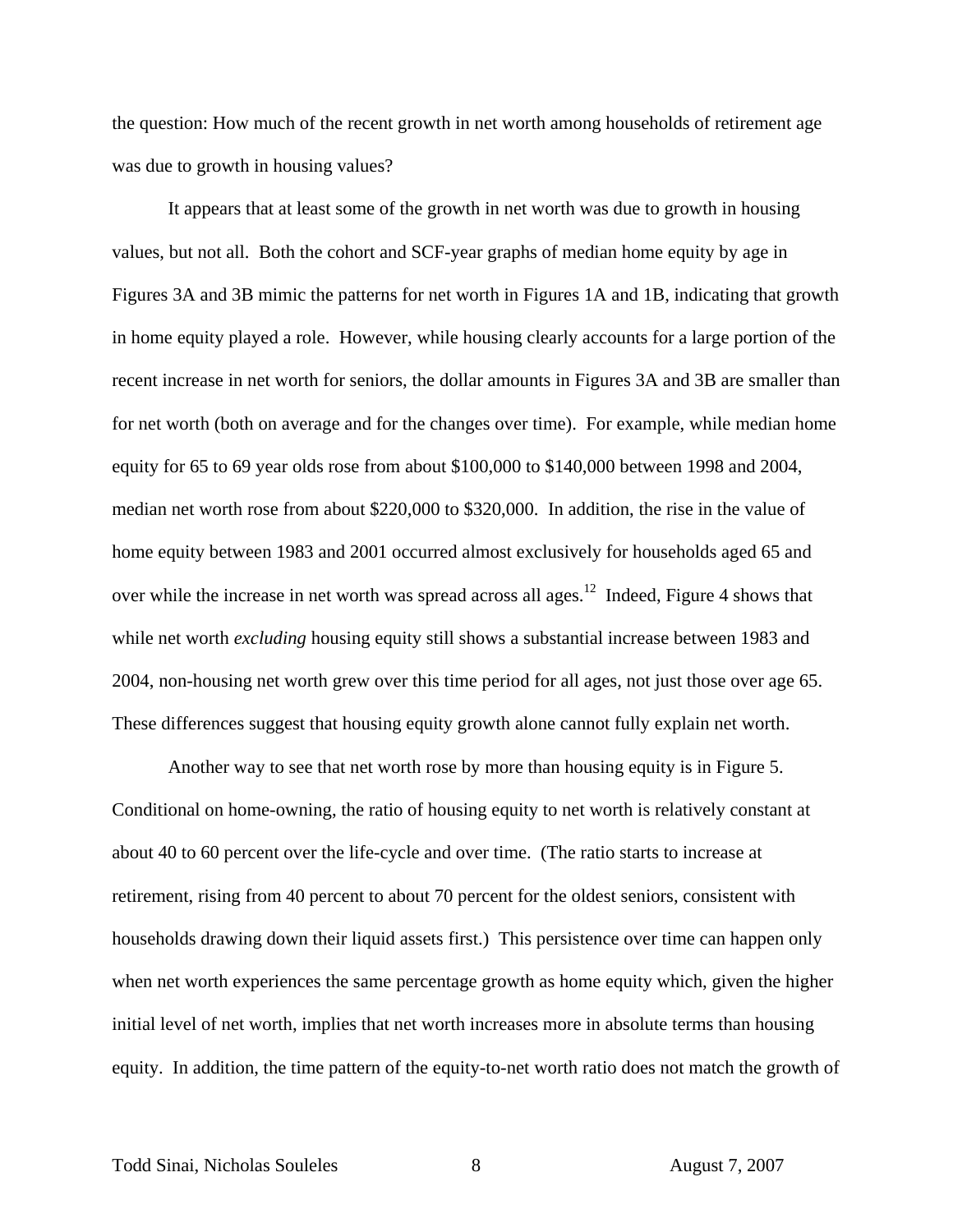house prices. In 1983, equity to net worth was unusually high and for the 1998 through 2004 SCFs the ratio is generally *lower* (for any given age).

 While growth in housing equity may not fully explain the rise in net worth, growth in house values may do better. That is, if home owners increased their housing debt to offset rising house values and used the proceeds to invest in other assets, that could explain a pattern of net worth rising faster than housing equity.<sup>13</sup> One fact consistent with this hypothesis is that the growth in net worth was concentrated in the population of homeowners. If one re-graphs Figure 1B restricting the sample to homeowners, the results for their net worth look very similar to the original results for the overall population's net worth. By contrast, the corresponding graph for renters looks much different: Renters' net worth does not rise with age and does not increase with house values. (However, this data is somewhat noisy at older ages, since few elderly rent).

Of course, one cannot automatically conclude from these last results that the rise in house values was solely responsible for the growth in net worth for home-owning seniors. First, the population of renters is potentially very different from the population of owners. For example, renters are generally poorer and less likely to own assets that can significantly appreciate. Their median net worth is quite low, under \$10,000 for most of the life-cycle. Second, the fraction of seniors that rents is small. As shown in Figure 6, by age 35 the majority of households own their homes. By retirement age, 80 percent of households own. The homeownership rate does not begin to decline much until age 80, reaching 60 percent only by age 90-94. Thus, the vast majority of elderly do not consume against their home equity by selling their homes and becoming renters. In general, there is no clear time pattern across SCFs in the homeownership rate. But, while the data are somewhat noisy, there is some indication that the homeownership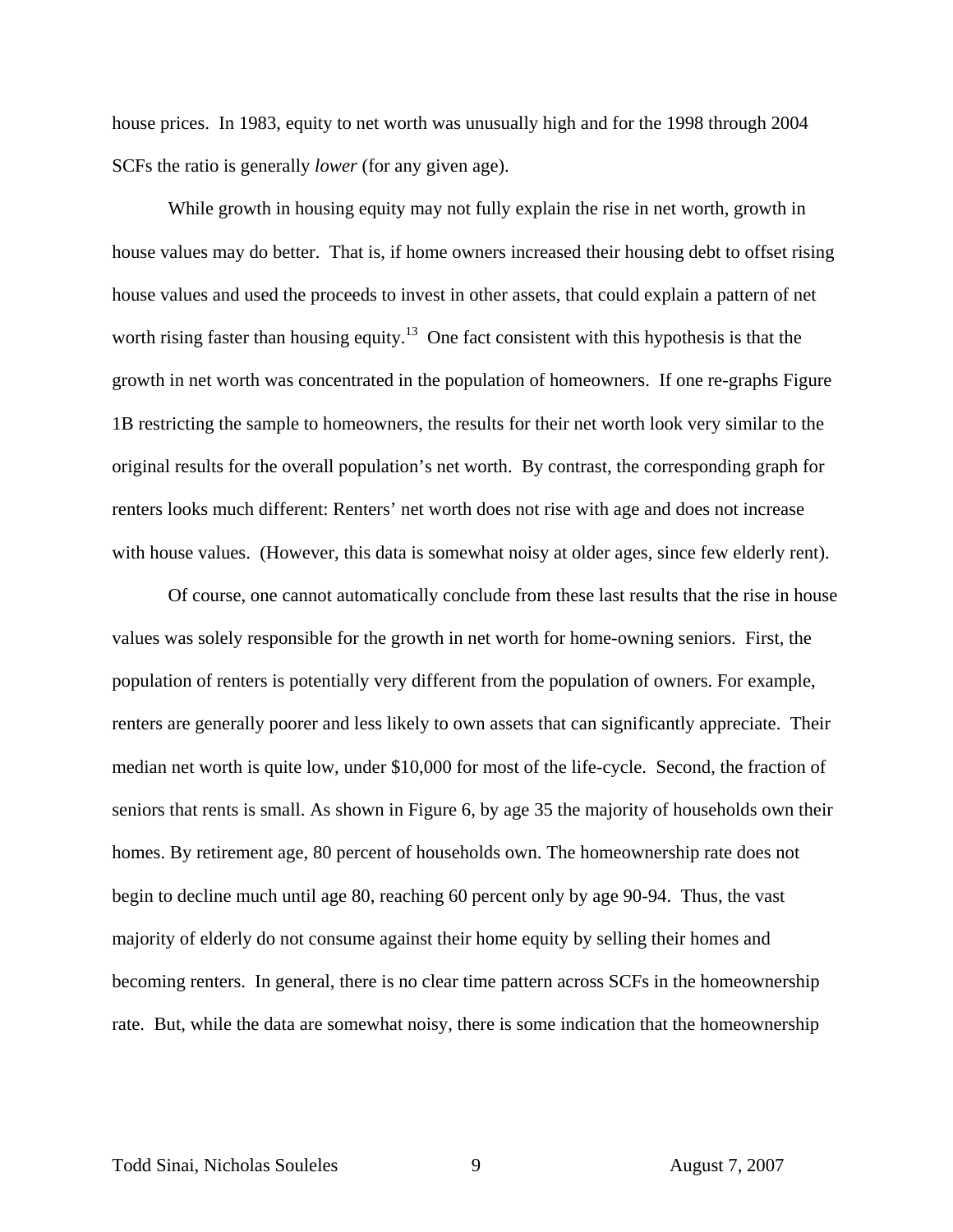rate among the elderly rose between 1983 and 2004, from 60-70 percent to 70-80 percent, depending on the household's age.

While house values rose more than housing equity, suggesting that homeowners may have reallocated their housing equity into other assets, this appears to be less so the case for the elderly than for households aged 60-64 or younger. Figure 7 reports the *gross* value (not subtracting debt) of a household's primary residence. The figure clearly shows the rise in house values in recent years, as the age profiles from more recent SCFs lie above those from earlier SCFs, sometimes by as much as 30 percent. Comparing Figure 7 to Figure 3B (home equity), one can see that the dollar increase in house values often exceeds the increase in home equity. In Figure 7, there is a steady rise over time in house values that appears at all ages and is especially pronounced for households aged 65 and over. By contrast, in Figure 3B, home equity does not grow much between 1983 and 2001 for those under age 65. For example, the median home equity rose by about \$60,000 between 1983 and 2004 for households aged 60-64. House values for the same age group increased by about \$100,000 over that same time period. After age 65, however, housing equity tracks house values more closely. The increase in home equity between 1983 and 2004 is much closer to the growth in house values for the 65-69 age group and, by age 70-74, is almost exactly the same.

 One possible explanation is that for younger households housing debt, including first and second mortgages as well as home equity loans and lines of credit, rose along with house values. For seniors this explanation is limited by the fact that few seniors have any housing debt. In the top panel of Figure 8, only about 60 percent of home owning households aged 60-64 have any housing debt whatsoever, and this ratio steadily declines with age until it levels out at about 10 percent of households aged 80 and above. While this age profile is relatively stable over time, a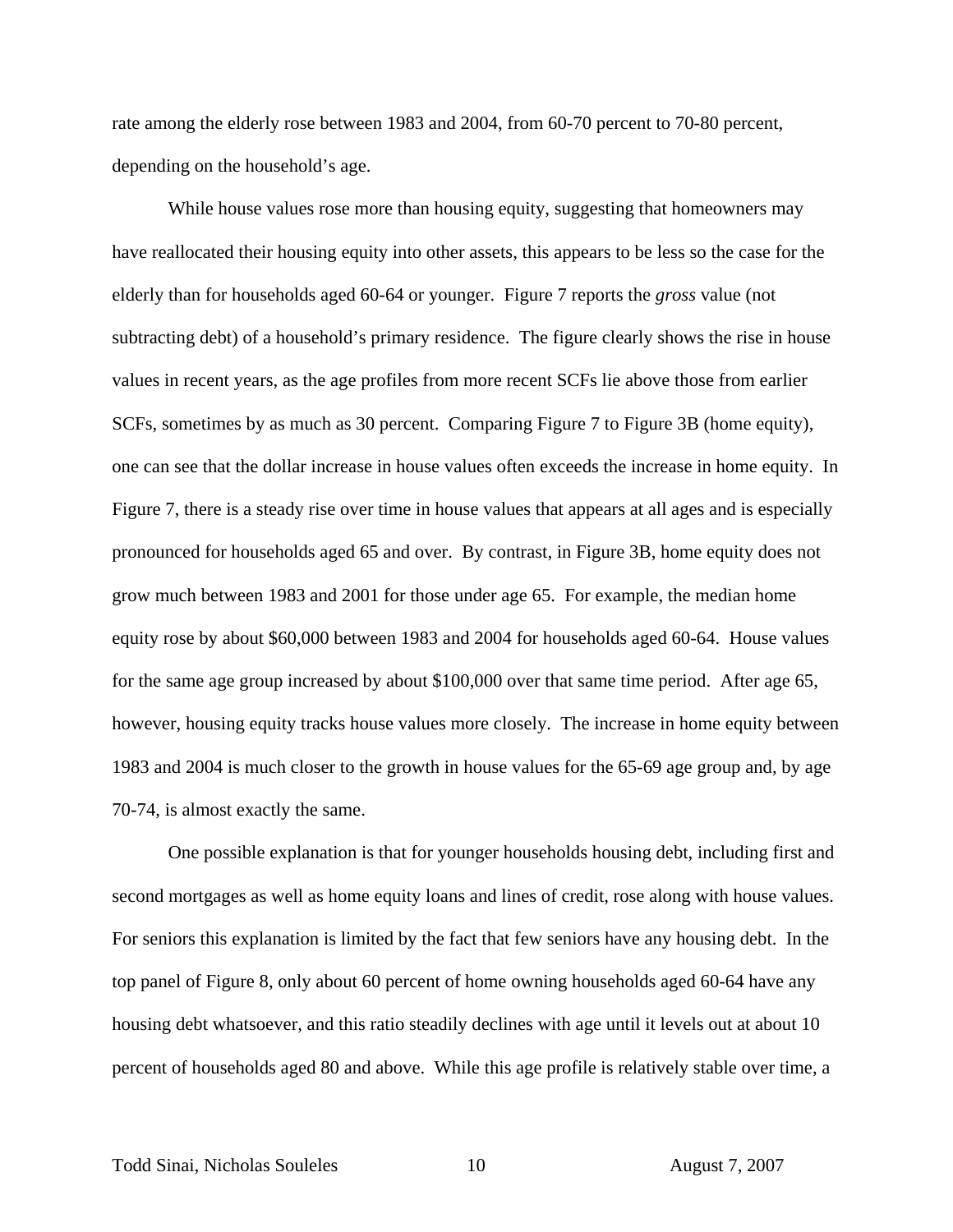smaller fraction of households of almost any age had housing debt in 1983 and a larger fraction held housing debt in 2004. Especially for households aged 65 through 80, borrowing against the house appears to have become steadily more prevalent over the 1983 through 2004 time period, rising by as much as 20 percentage points.

 Conditional on having any housing debt, the *amount* of debt rose substantially. In Figure 9, the pattern of the dots indicates that median debt amounts decline with age. However, the households surveyed in more recent SCF years have higher debt levels at almost every age through 70-74. Unlike with the frequency of having housing debt, the rise in the amount of debt is largely a younger-household phenomenon. (One important caveat: since so few of the very elderly have debt, it is difficult to draw inferences for that age group.)  $^{14}$ 

 One possible reason that the amount of housing debt rose with house values is that households tend to keep their leverage ratio constant. Figure 10 reports median loan-to-house value (LTV) ratios by age for homeowners who have housing debt. Indeed, except from 1983 to 1992, the age profiles of LTV have not changed much over time. Thus the (*percent*) growth in debt has generally kept up with the (percent) growth in house values, keeping the ratio of debt to value roughly constant. This implies that, while the *dollar* amount of home equity rose with the increase in house prices, it did not rise as much in absolute terms as house values. And given how few elderly have housing debt, even the apparent increases in leverage between 1992/1998 and 2001/2004 for homeowners 75 and older have only a small effect on aggregate leverage.

 In the absence of panel data, it is difficult to directly show whether households actually used the proceeds from higher housing debt to invest in other assets. Nonetheless, in the two panels of Figure 11 we attempt to shed some light on the matter. Figure 11A reports the median value of non-housing assets, measured as total assets minus the value of the primary residence.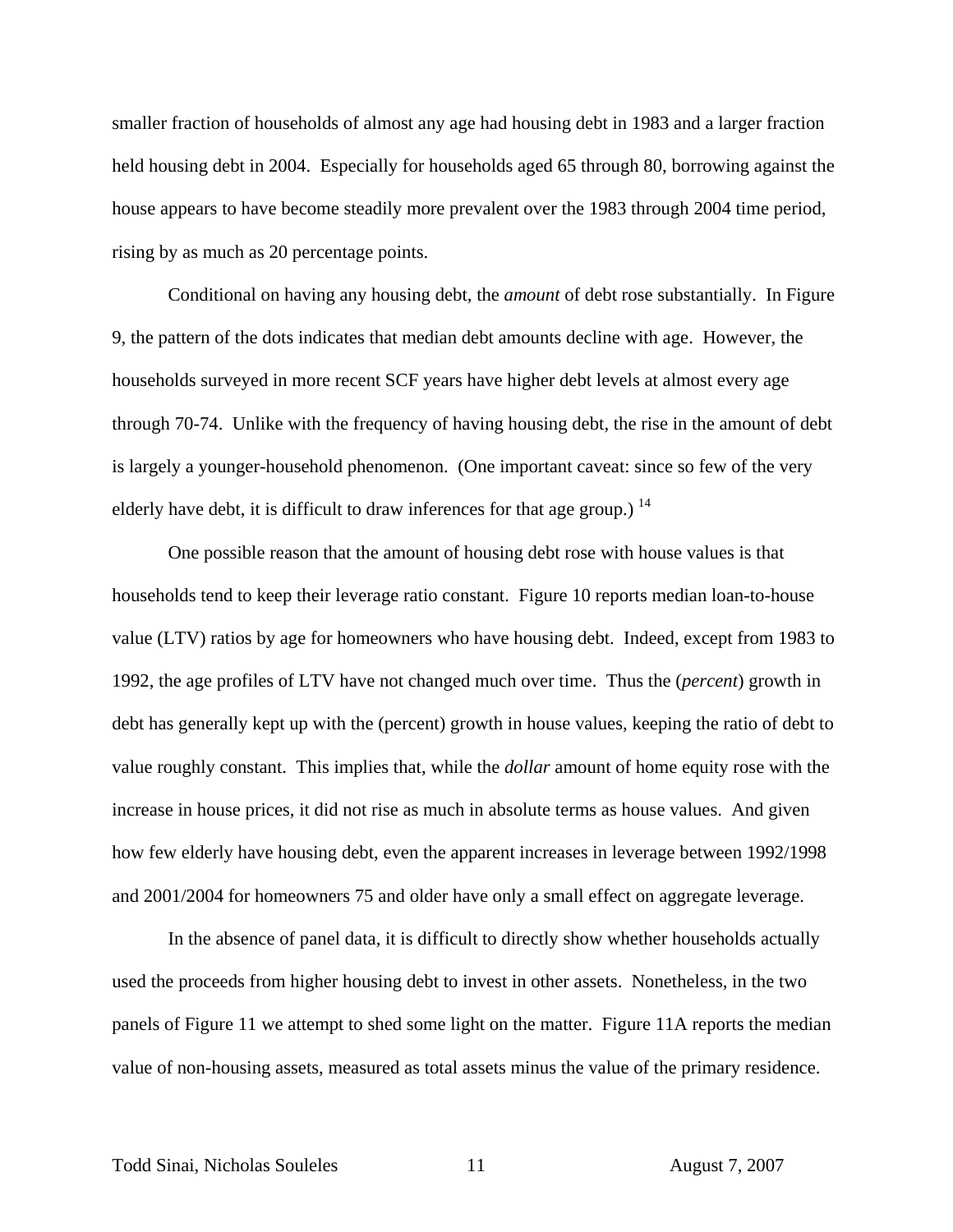Figure 11B reports the median value of non-housing assets minus housing debt, measured as total assets minus both the value of the primary residence *and* the debt on that house. If housing debt is reallocated at least in part to investments in non-housing assets rather than being wholly spent on current consumption, we would expect the life cycle profiles in the top panel to increase over time more than the ones in the bottom panel. To elaborate on the comparision: *ceteris paribus*, changes in house values without a change in housing debt should affect neither the top nor the bottom panels since only non-housing assets are measured. Changes in the value of nonhousing assets should have the same effect on both the top and bottom panels. However, an increase in housing debt that is used to invest in non-housing assets should raise the life-cycle profile in the top panel (since assets go up but housing debt is not netted out) but *not* in the bottom panel (where housing debt is netted out). Conversely, an increase in housing debt that is spent would have no effect on the top panel but would lower the life-cycle profile in the bottom panel.

 For younger households, below age 65, the top panel shows a rising life-cycle profile between 1983 and 2004. By contrast, the bottom panel exhibits no such pattern and, in fact, the 2004 profile lies below most of the other profiles through age 54. This pattern suggests that while non-housing assets rose faster than house values for the median household in this age range, the difference could be explained by growth in housing debt. For households age 65 and over, non-housing assets were also growing steadily between 1983 and 2004. But unlike for younger households, there is less difference between the top and bottom panels for the 65-and-up households and almost no difference by age 75. Again, that is because so few of the very elderly hold housing debt, so at the median there can be little reallocation from housing equity to net worth.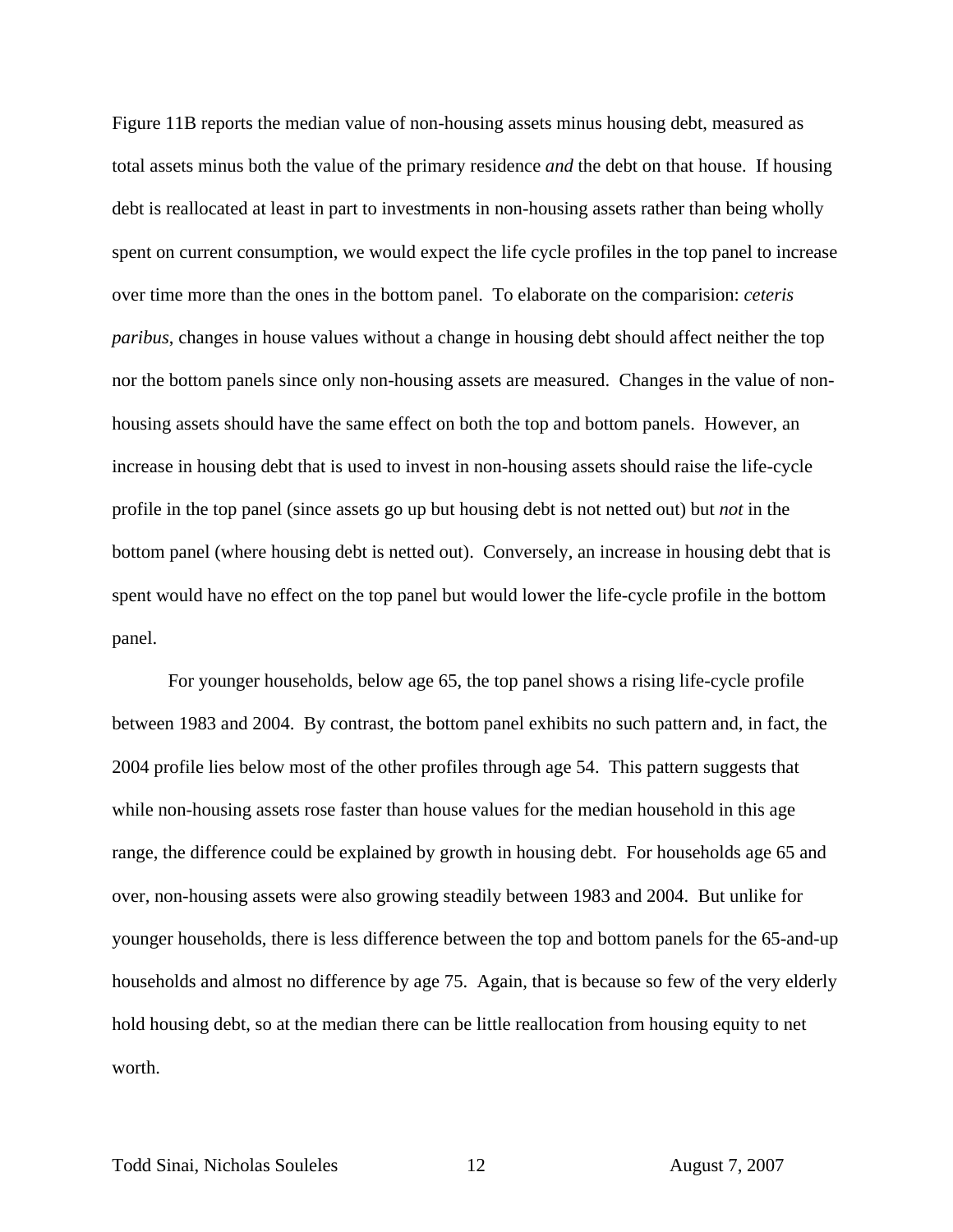Lastly, we consider the fact that trends in house values might reflect not just changes in house prices, but also moves to different houses and other changes in the quantity or quality of housing. The SCF does not report a household's entire housing history. But, in addition to (selfreported) current house-value, the survey asks for the price that homeowners paid for their current house when they purchased it and how much they spent on remodeling and additions in the interim. This allows us to roughly estimate how much of households' housing equity is due to the capital gain on their current house. Figure 12 reports median real housing capital gains expressed as a percentage of house equity. We construct this variable by taking the difference between the self-reported house value (in 2004 dollars) and the self-reported purchase price (in 2004 dollars), subtracting out spending on remodeling and additions, and then dividing by current housing equity.<sup>15</sup> Given the limitations of the data, the resulting measure will likely provide a lower-bound on the actual fraction of housing equity due to capital gains.<sup>16</sup>

 Even so, in 2001 and 2004 the fraction of housing equity due to capital gains rose substantially, to more than 30 percent of housing equity for the most senior elderly. In earlier years, by contrast, housing capital gains appear to have contributed relatively little to housing equity. In any case, in recent years housing capital gains were clearly a large source of wealth for households in retirement.

#### **Consumable housing equity and net worth**

**Methodology**. Given the recent increase in housing equity documented above, the rest of this paper considers how much of that equity the elderly can tap, both in theory and practice. We compute the amount of housing equity that is consumable by a household without moving, using two variants of a reverse mortgage. First, we calculate the theoretical upper-bound amount that a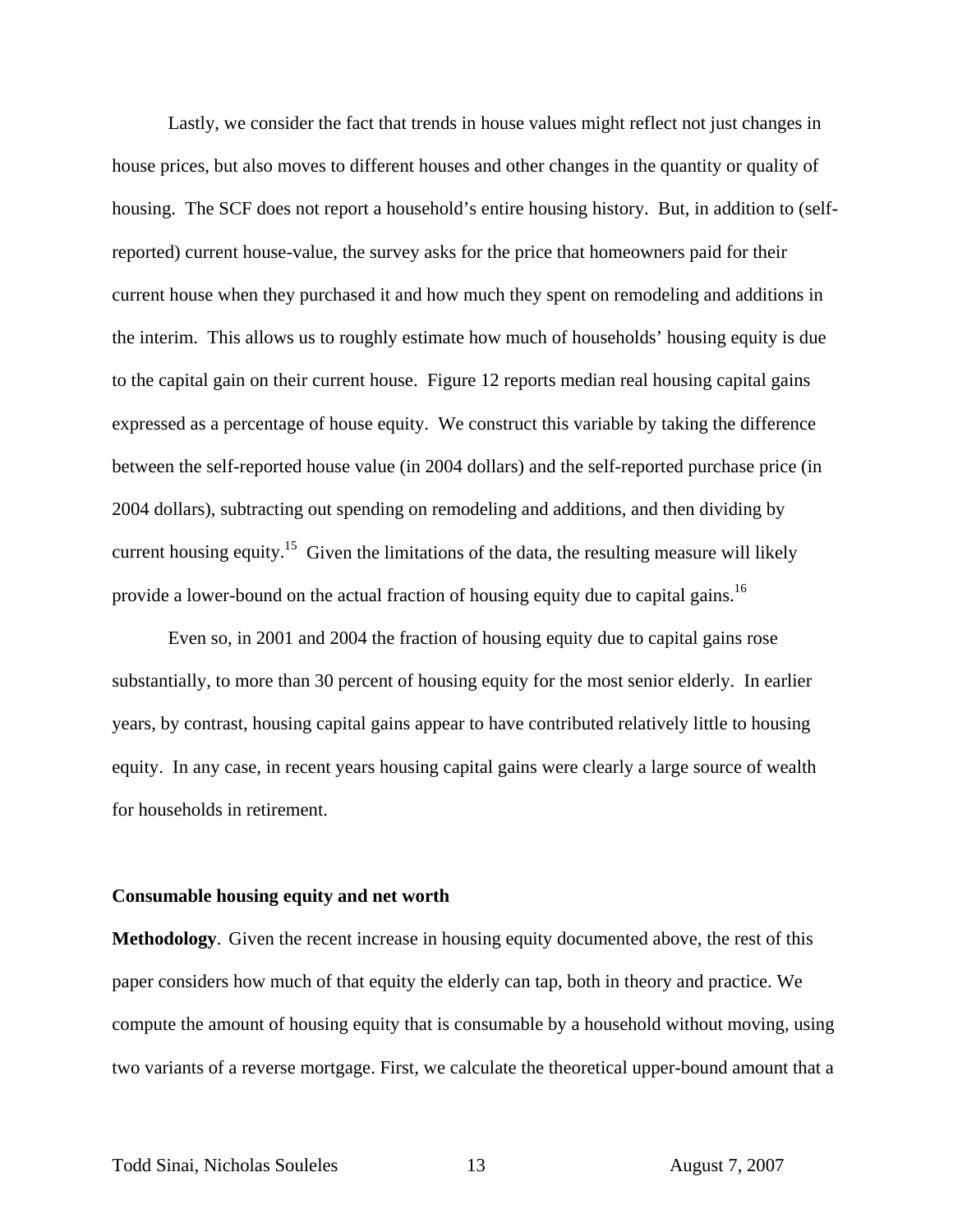homeowner could borrow against his house from a risk-neutral lender. Second, as a lower bound, we identify how much a homeowner could borrow using the actual reverse mortgage programs in place in the first quarter of 2007. After computing the resulting amounts of consumable housing equity, we calculate the corresponding modified measures of consumable net worth, which includes only consumable housing equity rather than all housing equity.

We begin by following Venti and Wise (1991) in computing the maximum fraction of a house's value that could be borrowed using a reverse mortgage from a risk-neutral lender. Suppose a household borrows a lump-sum amount *L* today, lets it cumulatively compound, and pays off the resulting total liability at death using the proceeds from the sale of the house. This is basically how current reverse mortgages work. Since the bank is risk neutral, it will set the initial loan amount such that in expectation the sale value of the house will exactly equal the mortgage balance at the time of the homeowner's death. In this case, the initial loan amount *L* is determined by:

$$
L = \sum_{t=a}^{A} \left[ (1+g)^{t-a} H \right] \frac{d}{dt} \left( t \right| a \left( (1+m)^{-(t-a)} \right) \tag{1}
$$

where *a* is the current age of the homeowner, *H* is the current house value, and  $d(t|a)$  is the probability of dying in year *t* conditional on being age *a* currently. (In the case of married couples, we use the age of the youngest spouse, which determines the conditional survival probability as used by reverse mortgage lenders.) The nominal mortgage interest rate is *m* and *g* is the nominal growth rate of house prices, for simplicity both assumed to be constant and *m*>*g*. In our calculations, for *m* we use the average nominal 30-year mortgage interest rate in the year the household reports having taken out the loan. For *g* we will use the long-run average national real growth rate in house prices, 1% per year, plus the expected 10-year average annual inflation rate from the Livingston Survey in the year of the SCF survey.

Todd Sinai, Nicholas Souleles 14 August 7, 2007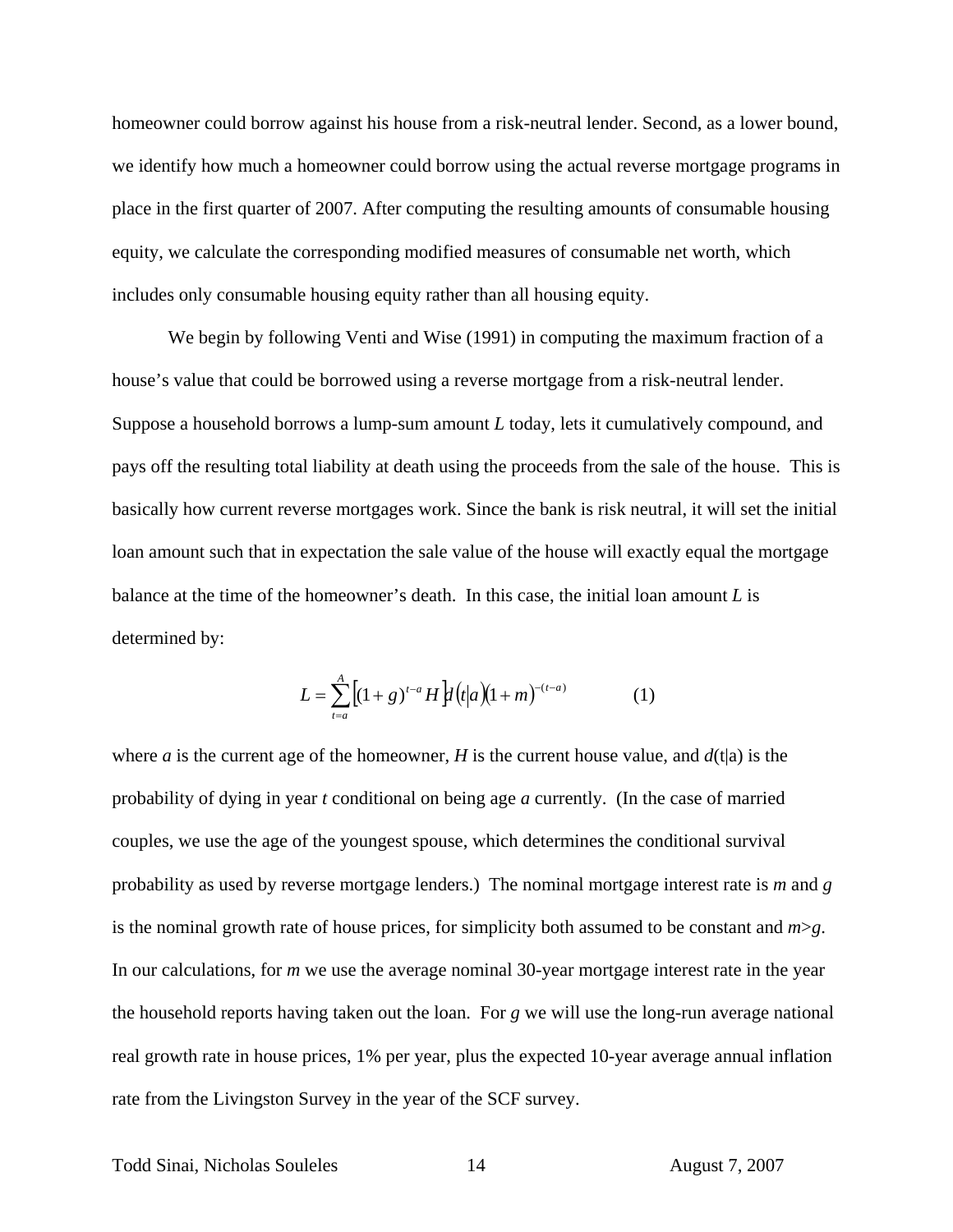From *L*, we net out existing housing debt *D* to obtain our measure of consumable housing equity,  $CHE \equiv L - D$ . While *L* must be non-negative, *CHE* can be negative if existing debt exceeds the amount of potential reverse mortgage. (In this case the household can be thought of as having a net housing liability, in that it will need to pay for a portion of its housing consumption out of income or non-housing wealth.)

The potential loan amount *L* is primarily a function of the expected remaining lifetime of the household. If a household is expected to live a long time, any amount it borrows has a long time to compound before it is settled against the proceeds of the house sale. Thus the lender, who in expectation needs to have the sale value of the house equal the accumulated debt in order to break even, will lend a smaller initial amount to a young household, *ceteris paribus*. An older household could borrow a greater fraction of the house value since it will repay the loan sooner.17

**Results.** The results of applying equation (1) are tabulated by age in Table 1. The first column reports the fraction of households who have positive consumable housing equity. Very few young households have positive consumable equity (first row of the first column), and for those that do, the median amount of equity is small (first row of the second column). This is because young households have high debt loads relative to house value and long life expectancies. By comparison, older households are more likely to have positive consumable home equity, and greater amounts of equity. Given the topic of this paper, we will focus on the households aged 62 and older.

 It is clear from Table 1 that older households have the potential for significant consumable housing equity. For those aged 62-69, for example, among the 88.5 percent with positive consumable equity, the median amount is almost \$50,500. By age 90, all home owning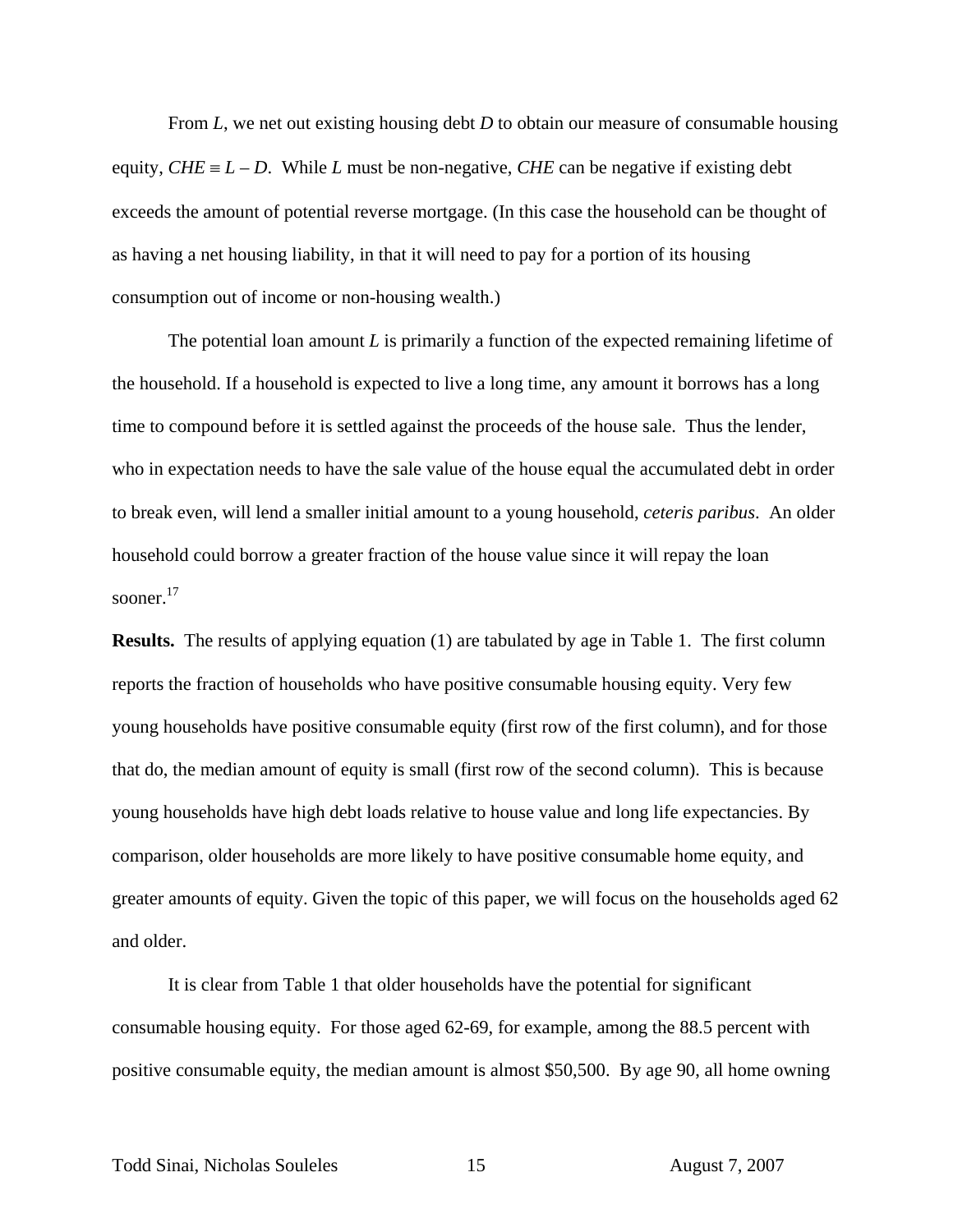households have consumable housing equity, in part because housing debt is almost nonexistent and also because remaining life expectancy is short. The median amount of consumable equity for that age group is about \$103,000.

 While consumable home equity can be substantial in dollar terms, it can nonetheless be a relatively small fraction of housing equity as measured in the standard way. For example, households aged 62-69 can consume only 49 percent of their standard housing equity.<sup>18</sup> By age 70-79, only about two-thirds of housing equity is consumable, and even by age 90 less than 90 percent is consumable.

 Using consumable housing equity also makes a big difference to net worth. The fifth column of Table 1 calculates consumable net worth using our measure of consumable housing equity rather than the standard measure of housing equity, and the sixth column compares the result to the standard definition of net worth. For younger households, consumable net worth is only a small fraction of reported net worth, again because they have relatively larger debt and longer life expectancies. (One can think of their housing asset as being largely dedicated to paying for their large future housing liability, and so effectively unavailable for non-housing consumption.) By age 62-69, less than three-quarters of the standard measure of net worth is consumable. Even by age 90, only 91 percent of net worth is consumable.

 While Table 1 provides a useful theoretical benchmark, in practice reverse mortgage markets do not generally allow one to borrow as much as assumed using equation (1). First, legal and marketing considerations require that lenders collect the lesser of their debt position or the house value. Thus, they reduce the initial loan amounts to be relatively confident that the house value will exceed the debt position at the time of death. Second, problems of adverse selection (long-lived borrowers) and moral hazard (borrowers do not maintain their houses) also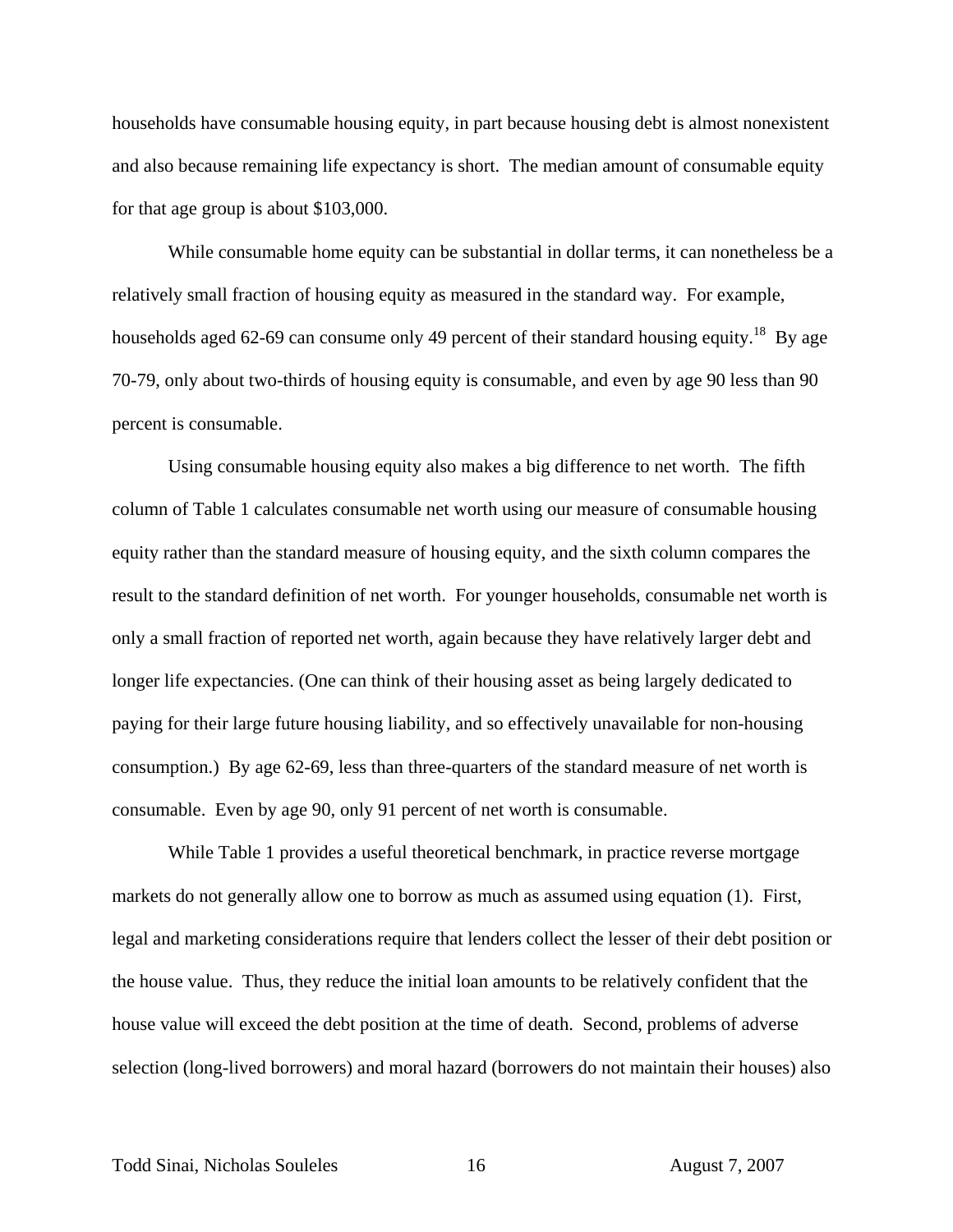reduce the amount lenders are willing to lend. Finally, current reverse mortgage markets might also suffer from other early-stage problems of a new financial product, such as thinness or lack of familiarity.

 To bound the differences between the theoretical and current reverse mortgages, we recalculate consumable housing equity using the actual amount a household could borrow through a current reverse mortgage, using the program parameters in place in the first quarter of 2007. We used the on-line reverse mortgage calculator available at

http://www.financialfreedom.com/calculator to calculate how much a borrower in zip code 60614 (Cook County, Chicago) could obtain from the three primary reverse mortgage programs: FHA/HUD's 'HECM Advantage', Fannie Mae's 'Homekeeper', and Financial Freedom's 'Cash Account Advantage'. These programs currently lend only to those aged 62 or older, so we computed the potential loan amount for each age between 62 and 94, and for house values in \$25,000 increments between \$0 and \$1 million. For each age  $\times$  house value cell, we used the maximum loan amount from the three programs. That loan amount was imputed to households in the SCF using the age of the youngest spouse and their self-reported house value. When the SCF house value lay between the \$25,000 bins, we linearly interpolated the loan amount. From this potential reverse mortgage amount we netted out existing housing debt, since that is what a reverse mortgage lender would do.

The amount one can borrow through the reverse mortgage market has been increasing steadily over time and is expected to continue to do so. Thus we view this exercise as providing a lower bound on future access to home equity. However, we did not net out fees, which are sizeable in the current reverse mortgage market – they can be upwards of 15 percent of the loan amount. Thus, our calculations still overstate currently available consumable equity.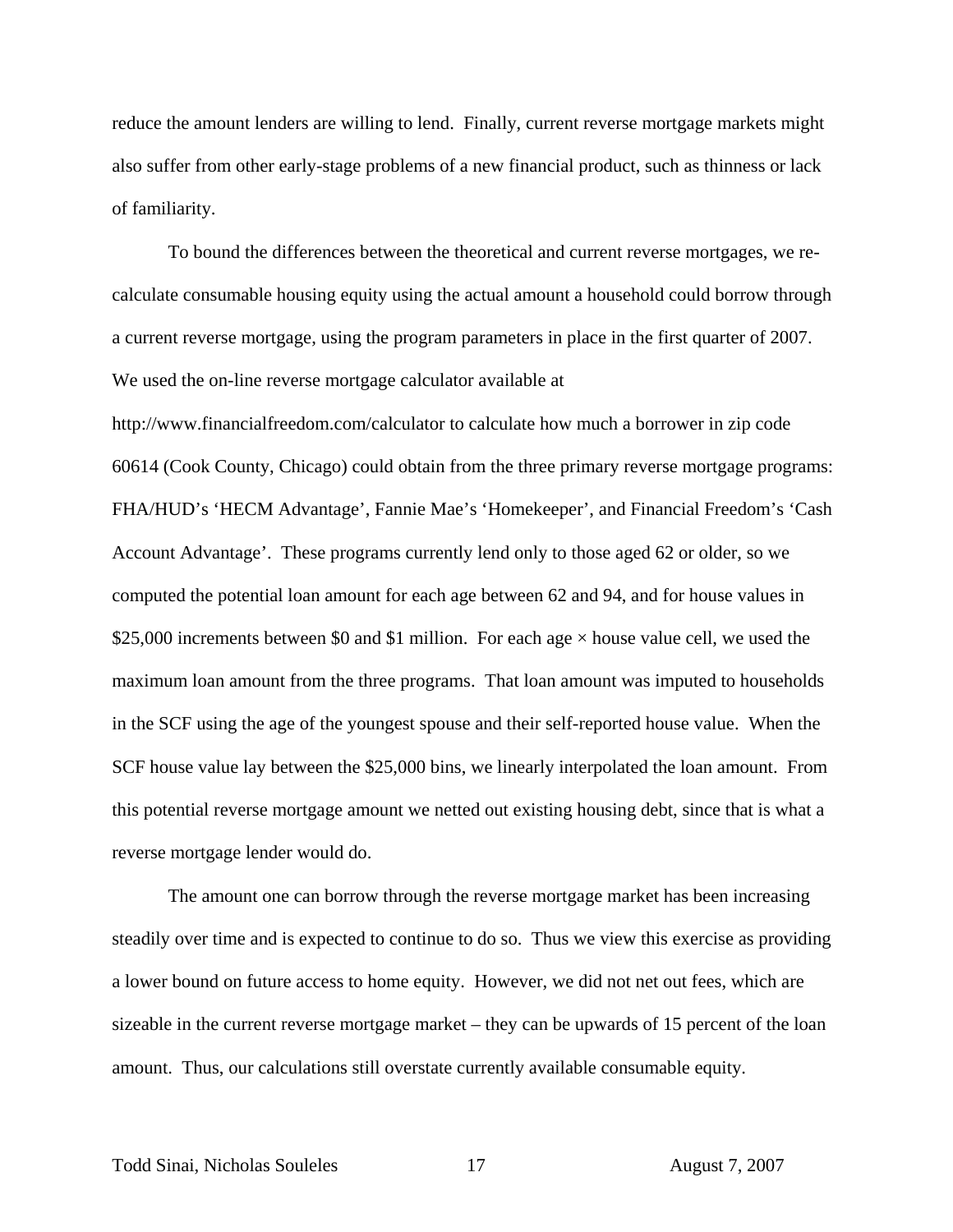The results are reported in Table 2, which mimics Table 1 using the new computation of consumable housing equity. Since households younger than 62 are not eligible for reverse mortgages, their consumable housing equity is no greater than zero. Overall, the actual reverse mortgage programs generally provide positive consumable housing equity to fewer households than does the upper-bound theoretical program, especially at younger ages. For example, only 60 percent of 62-69 year olds have positive consumable housing equity under the actual reverse mortgage programs versus 88.5 percent under the theoretical upper-bound. And for the households with positive equity, the actual programs generally provide a smaller amount of housing equity. In this dimension the gap increases with age: For households age 62 and over, median consumable housing equity (conditional on being positive) ranges from \$51,000 to \$94,000, or about 49 percent to 76 percent of total housing equity. The ratio of consumable net worth to the standard measure of net worth reflects these patterns. It ranges from 71 percent for young seniors to 82 percent for the oldest seniors and is always lower than under the theoretical program.

 Comparisons between Tables 1 and 2 are complicated by the fact that in Table 1 we used the mortgage interest and expected inflation rates at the time of the SCF survey year, but in Table 2, by applying the 2007 reverse mortgage program, we implicitly used 2007 rates. Table 3 attempts to provide a better comparison by using just the 2004 SCF households for both computations.<sup>19</sup> The current reverse mortgage program is less generous than the theoretical one. The current program gives markedly fewer younger retirees access to consumable housing equity – e.g., only 51 percent of 62-69 year olds versus 90 percent in the theoretical program – and the amounts of equity are also smaller.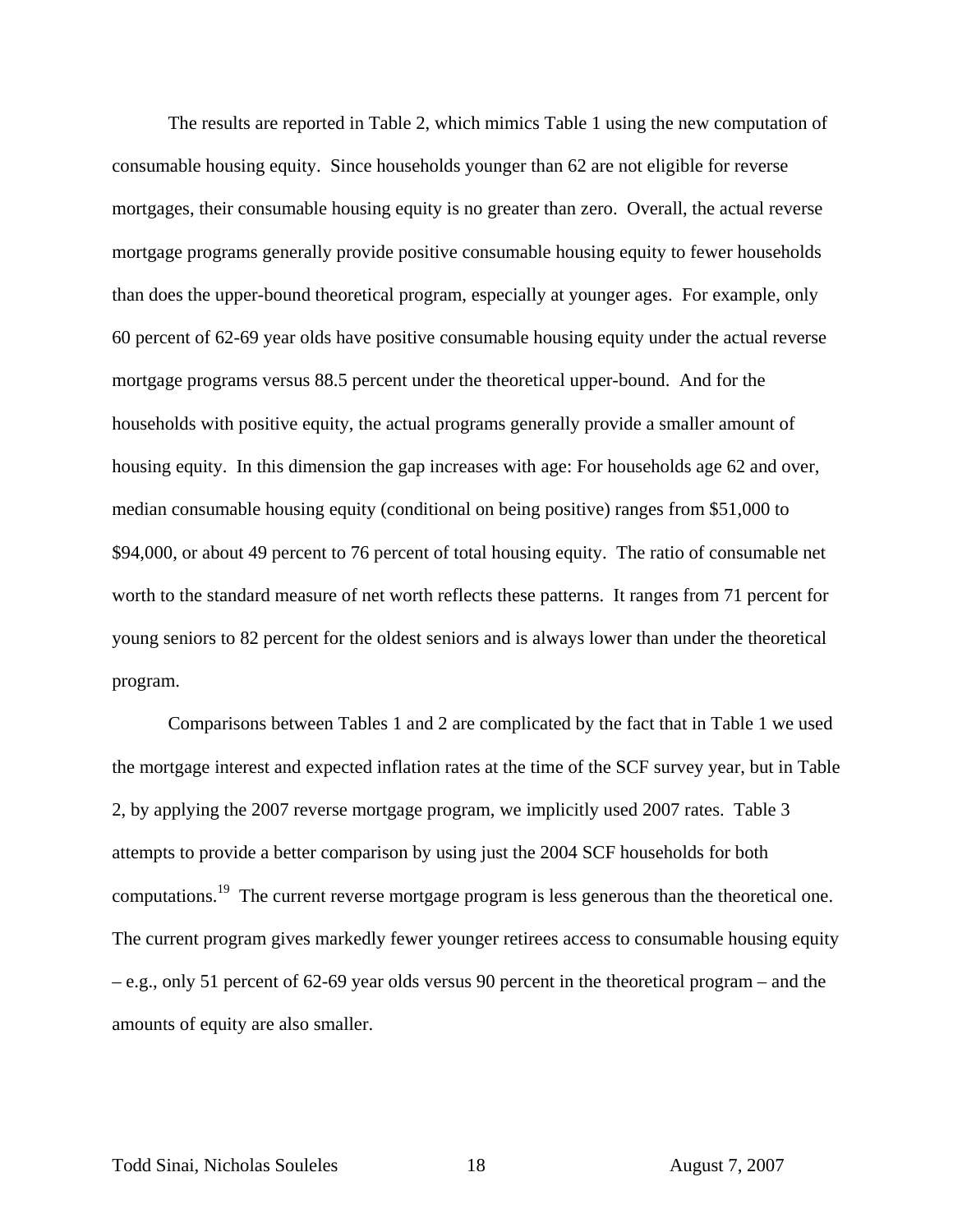A natural question to ask is how the recent trends in house values affected these results. Consumable housing equity will generally increase with greater house values. But, as already noted, the recent increase in house values was partly offset by increased debt. Table 4 explores how this process played out, focusing on the ratio of consumable net worth to standard net worth, by SCF year, using the theoretical reverse mortgage program from Table 1 (which generally overstates consumable housing equity). The fraction of net worth available for non-housing consumption is at or near all-time highs for homeowners aged 62 or older. For those aged 62-69 in 1989, 69 percent of net worth was consumable; by 2004, that fraction rose to 80 percent. For 80-89 year olds, the fraction of net worth that could be consumed rose from 83 percent in 1989 to 90 percent in 2004.

 Underlying these results, the fraction of older households with *any* consumable housing equity generally declined from the relative house price peak of 1989 to the trough of 1995-1998, and rose with house prices again through 2004. However, even in 2004, the fraction had not caught up to its level in 1989. This partly reflects the increased debt we observed in recent years. The turnaround in the *amount* of consumable home equity (conditional on being positive) began a little later, in 2001 or 2004, for households aged 62 and older. But by 2004, the median amounts of consumable housing equity were larger than in 1998, about double for households aged 62 and older. These recent trends reflect both the recent growth in house prices and the recent decline in interest rates.

# **Conclusion**

 Using the SCF, we documented the evolution of the life-cycle profiles of net worth and of housing values, equity, and debt, from 1983 through 2004. We found that the recent increase in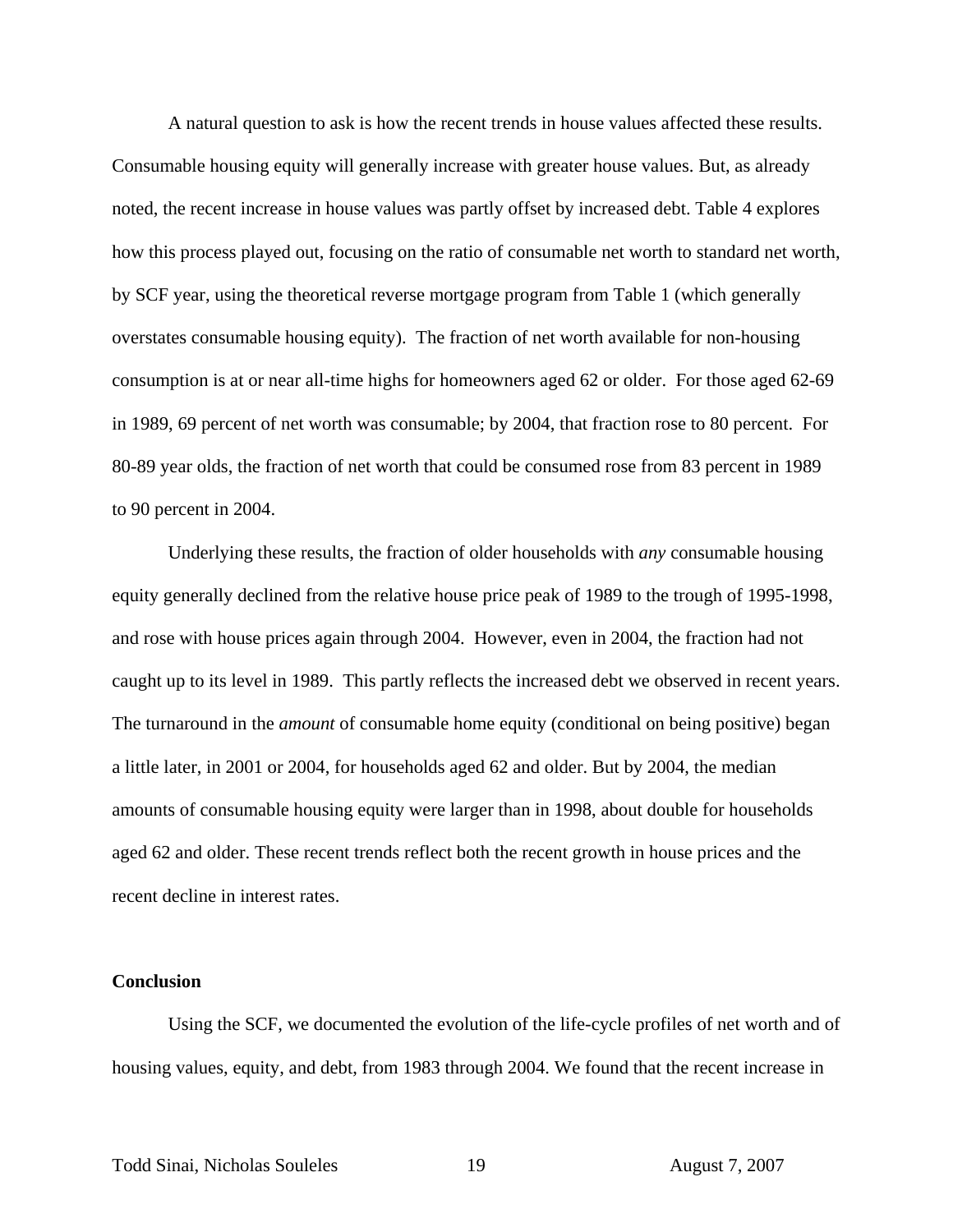house prices increased the net worth of retirement-aged households, but less than one-for-one. In part, this appears to be because other assets appreciated along with housing. In addition, households increased their housing debt, offsetting some of the increase in house value, and used some of the proceeds to invest in other assets. However, this latter explanation seems to be most prevalent among younger households and to a degree among the youngest elderly, but not among the oldest seniors who do not hold much housing debt.

 We also found that a large fraction of seniors' housing equity is not actually available for non-housing consumption, especially for younger retirees. For example, for the median 62- to 69-year-old household, only 49% of housing equity could actually be consumed, even using the theoretical upper-bound reverse mortgage, and that excludes the 12 percent of such households with no consumable housing equity at all. Even for the median 90-year-old household, only 89 percent of housing equity is available.

These results imply that consumable net worth is smaller than standard calculations of net worth. Even among households aged 62-69 who have consumable housing equity, median consumable net worth in the upper-bound case is only three-quarters of a standard measure of net worth. Even at age 90, the median household could spend only 91 percent of its net worth on non-housing consumption.

On the other hand, these fractions have increased in recent years, partly due to increased house values and lower interest rates. Overall, these results show that accounting for the trends in older households' ability to extract housing equity is important for obtaining an accurate picture of their consumable net worth and potential standard of living.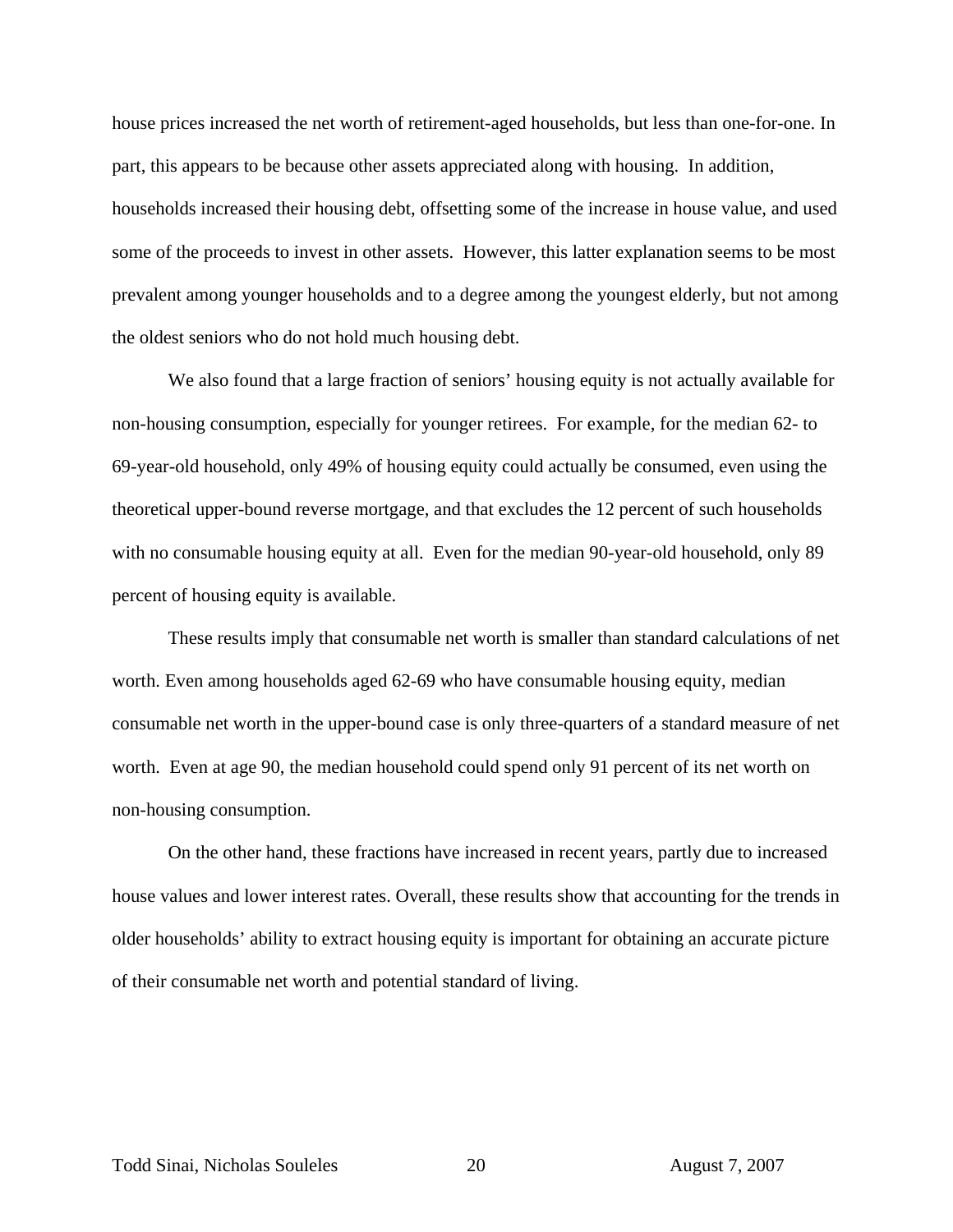## **References:**

- Bernheim, B. Douglas, Solange Berstein, Jagadeesh Gokhale, and Laurence J. Kotlikoff, "How Much Should Americans Be Saving For Retirement?" *American Economic Review* 90 (2), May 2000, 288-292.
- Bucks, Brian, Arthur Kennickell, and Kevin Moore. "Recent Changes in U.S. Family Finances: Evidence from the 2001 and 2004 Survey of Consumer Finances." *Federal Reserve Bulletin* (March 22, 2006), 1-38.
- Campbell, John Y., and Cocco, Joao F., "How Do House Prices Affect Consumption? Evidence from Micro Data," *NBER Working Paper #11534* (August 2005).
- Coronado, Julia Lynn, Dean Maki, and Ben Weitzer, "Retiring on the House? Cross-Cohort Differences in Housing Wealth," PRCWP (September 2006).
- Davidoff, Tom. "Maintenance and the Home Equity of the Elderly." *UC Berkeley Working Paper* (July 19, 2006).
- Engen, Eric M., William Gale, and Cori Uccello. "The Adequacy of retirement Saving," *Brooking Papers on Economic Activity*, #2, 1999.
- Gale, William, and Karen M. Pence. "Are Successive Generations Getting Wealthier, and If So, Why? Evidence from the 1990s" *Brooking Papers on Economic Activity*, #1, 2006.
- Gyourko, Joseph, and Tracy, Joseph. "Using Home Maintenance and Repairs to Smooth Variable Earnings", *Review of Economics and Statistics*, forthcoming.
- Lusardi, Annamaria and Olivia Mitchell. "Baby Boomer Retirement Security: The Roles of Planning, Financial Literacy, and Housing Wealth", *Journal of Monetary Economics*, forthcoming.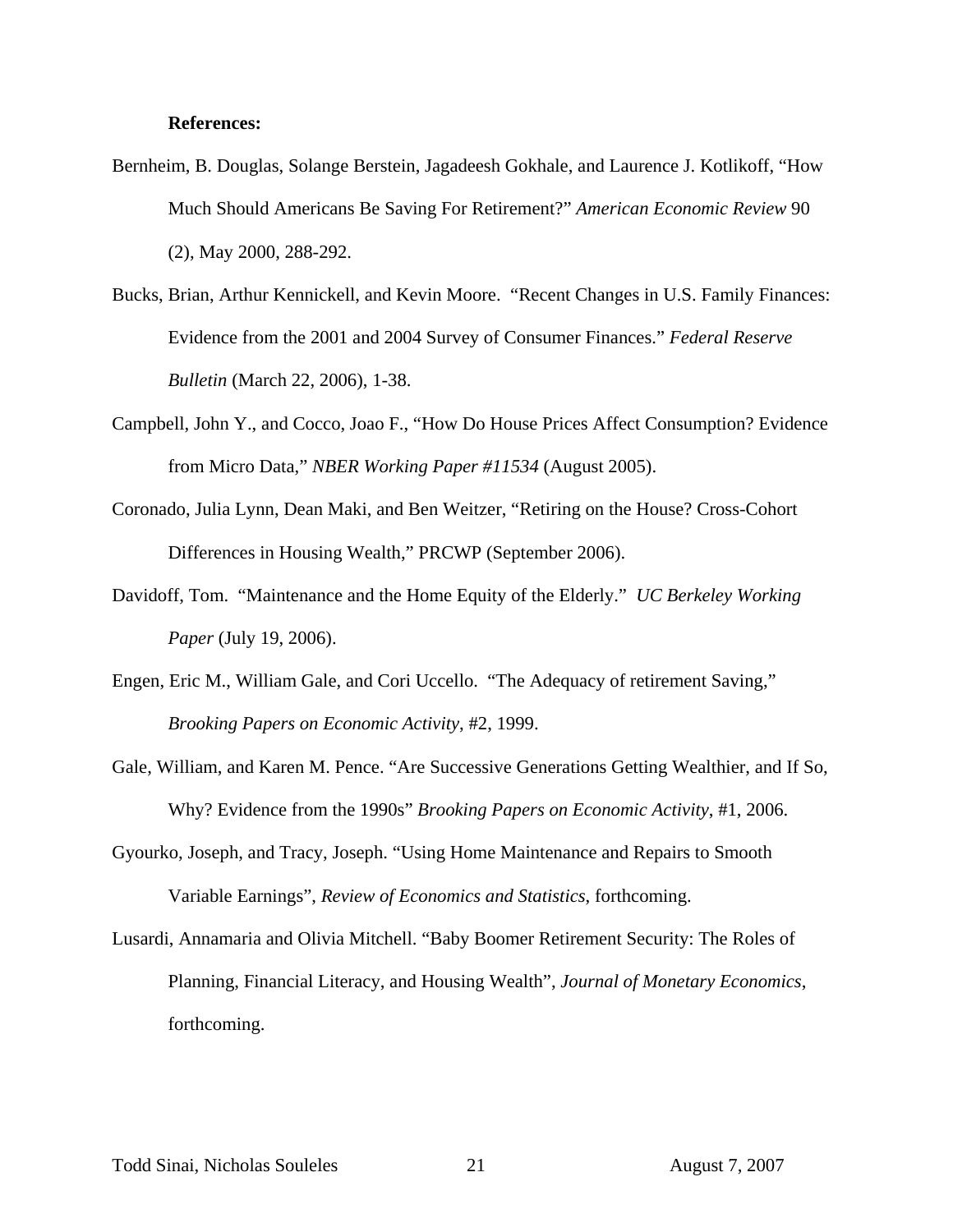- Megbolugbe, Isaac, Jarjisu Sa-Aadu, and James Shilling, "Oh, Yes, the Elderly will Reduce Housing Equity Under the Right Circumstances," *Journal of Housing Research* (1997), vol. 8, 53-74.
- Merrill, Sally R., Meryl Finkel, and Nandinee Kutty, "Potential Beneficiaries from Reverse Mortgage Products for Elderly Homeowners: An Analysis of American Housing Survey Data," *Journal of the American Real Estate and Urban Economics Association* (1994), vol. 22, 257-299.
- Mitchell, Olivia S., and James Moore, "Can Americans Afford to Retire? New Evidence on Retirement Saving Adequacy," *The Journal of Risk and Insurance* 65(3), September 1998, 371-400.
- Poterba, James and Andrew Samwick. "Portfolio Allocations Over the Life Cycle," in Seiritsu Ogura, Toshiaki Tachibanaki, and David Wise (eds.) *Aging Issues in the United States and Japan*. Chicago: University of Chicago Press, 2001, 65-103.
- Rasmussen, Dennis, Isaac Megbolugbe, and Barbara Morgan, "Using the 1990 Public Use Microdata Sample to Estimate Potential Demand for Reverse Mortgage Products," *Journal of Housing Research* (1995), vol. 6, no. 1, 1-23.
- Sinai, Todd and Nicholas S. Souleles. "Owner-Occupied Housing as a Hedge Against Rent Risk," *Quarterly Journal of Economics* (May 2005), pp. 763-789.
- Skinner, Jonathan. "Are You Sure You're Saving Enough for Retirement?" *NBER Working Paper #12981* (March 2007).
- Venti, Steven F. and David A. Wise. "Aging, Moving and Housing Wealth," *Economics of Aging*, ed. By David A. Wise, Chicago: The University of Chicago Press, 1989, 9-48.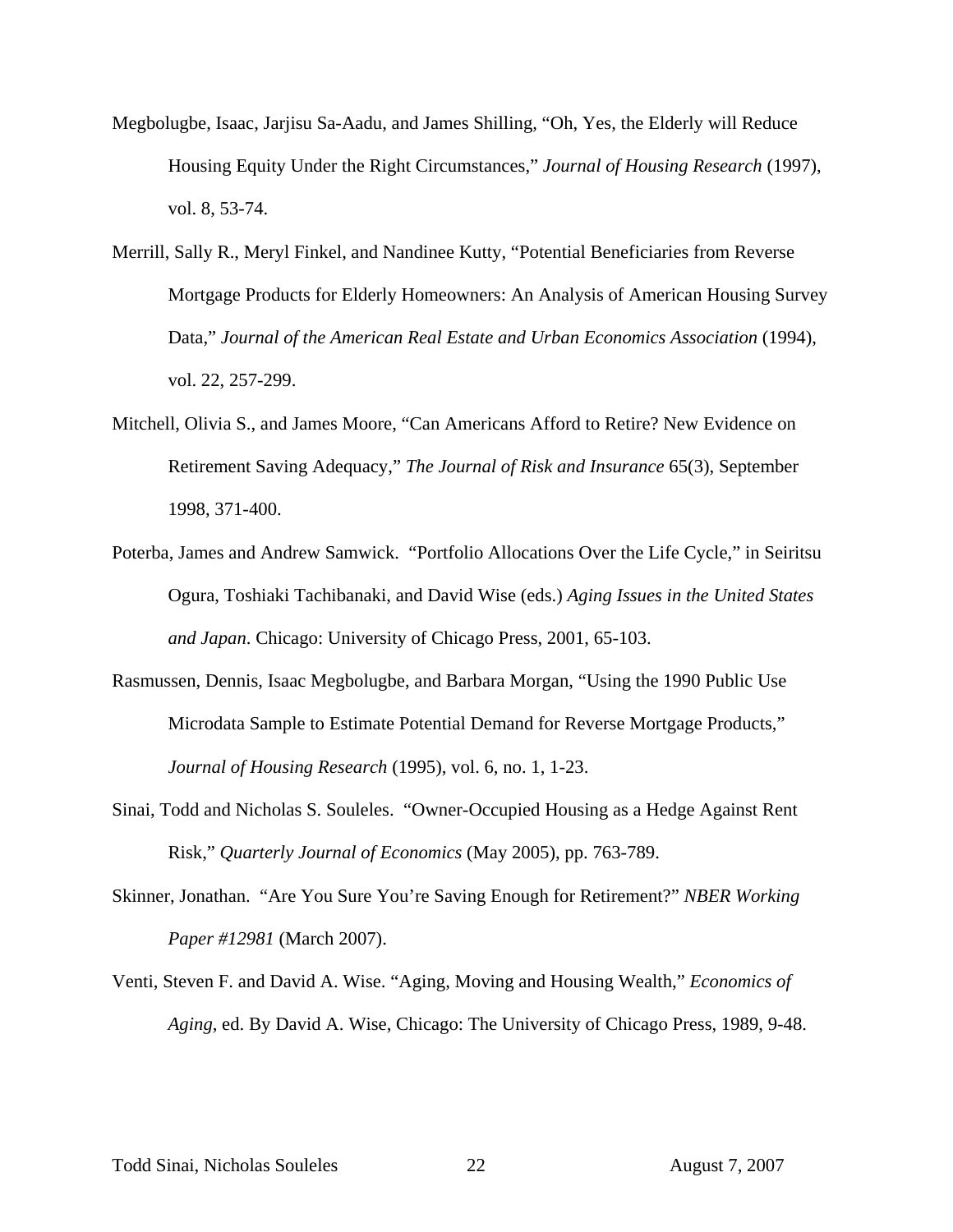- Venti, Steven F. and David A. Wise. "But They Don't Want to Reduce Housing Equity," in *Issues in the Economics of Aging*, ed. By David A Wise, Chicago: The University of Chicago Press, 1990, 13-32.
- Venti, Steven F. and David A. Wise. "Aging and the income value of housing wealth," *Journal of Public Economics*, vol. 44 (1991), pp. 371-397.
- Venti, Steven F. and David A. Wise. "Aging and Housing Equity: Another Look," in *Perspectives on the Economics of Aging*, ed. By David A. Wise, Chicago: The University of Chicago Press, 2004.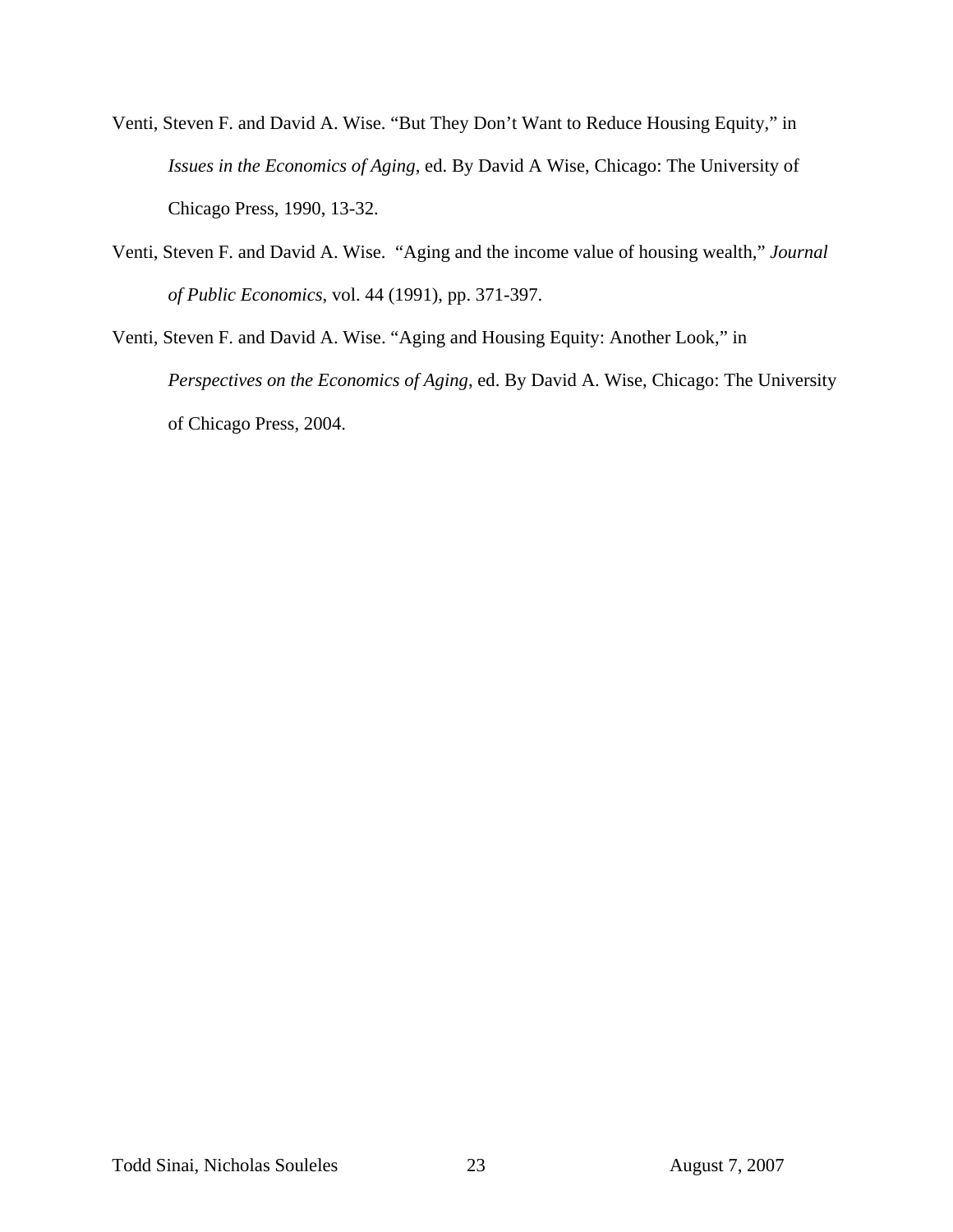### **Endnotes**

 $<sup>1</sup>$  The baseline of no-moving (constant housing consumption) is not only conceptually attractive,</sup> it also appears to be realistic. Households rarely tap housing equity by moving and, when they do, it appears to be largely in response to particular circumstances such as an adverse health event (Venti and Wise (1989, 1990, 2004); Megbolugbe *et al* (1997)). Nor do they appear to plan on selling their houses to finance retirement (Lusardi and Mitchell (forthcoming)). On the other hand, other researchers have found some evidence that households do reoptimize their housing equity (Coronado *et al* (2006)), or point out that households have a valuable option to do so (Skinner (2007)). Our analysis will not capture the value of the *option* to reduce housing consumption. Still, even households that move (whether they downsize or switch to renting) will have to devote a large portion of the proceeds from the sale to cover the transactions costs plus future housing services. Another way to tap housing equity is to simply cut back on maintenance. [See Davidoff (2006) and Gyourko and Tracy (forthcoming).] We consider that to be similar to accessing capital through credit markets in that such households cannot tap *all* their housing equity and the amount they can access will depend on the number of years they expect to remain in their houses.

 $2^2$  Unlike other forms of housing debt, the borrower cannot default on a reverse mortgage and he offloads to the lender the risk associated with the uncertainty over how long he will stay in his home. In practice, reverse mortgages currently have high fees and interest rates and provide relatively little equity.

 $3$  Of course one can extend this line of reasoning to many other liabilities that are not measured, for instance households' expected food expenses. However, in such cases there is no matching asset (or durable good) on the other side of the balance sheet that directly offsets the liability.

 $\overline{a}$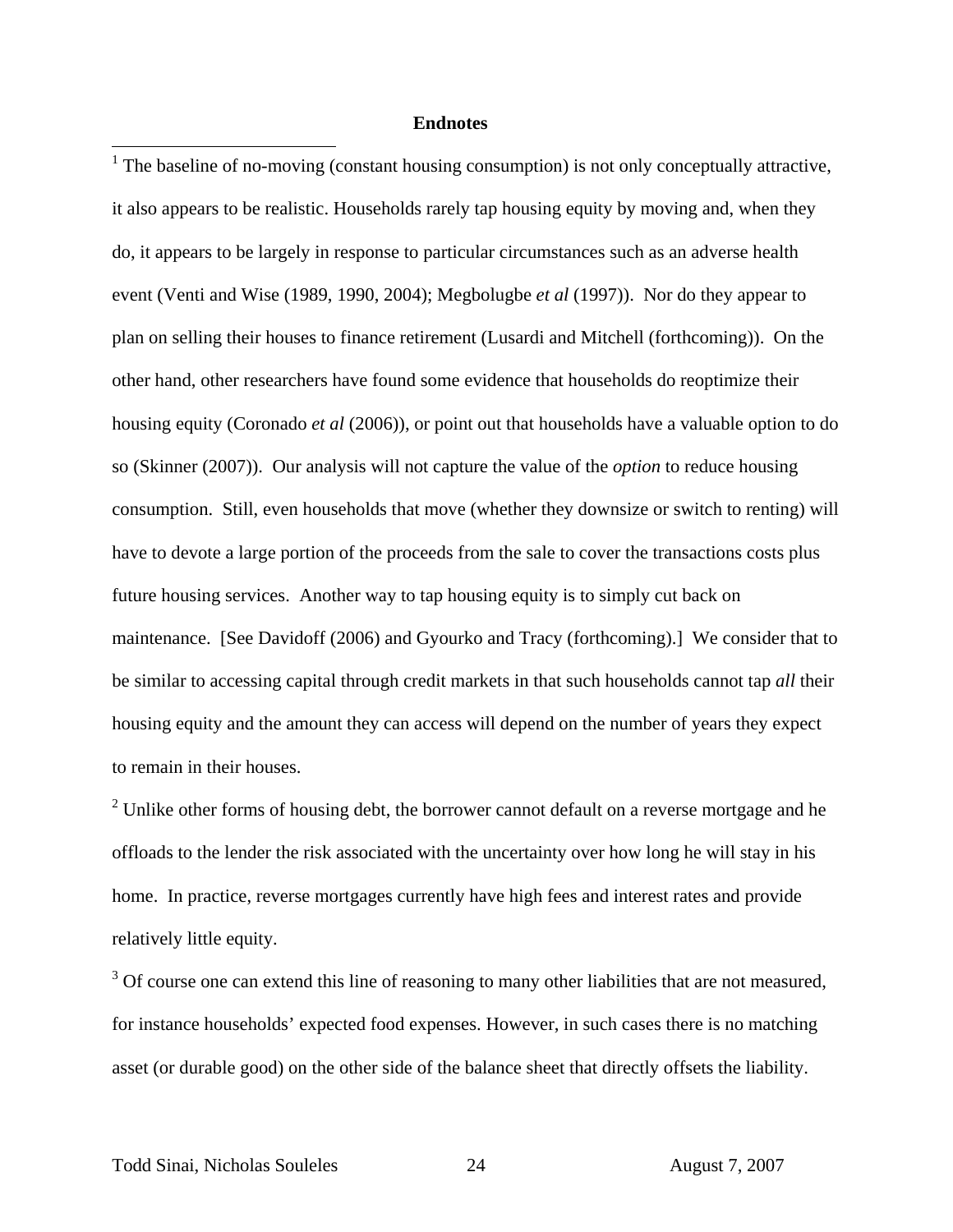Buying a house provides a hedge against changes in housing costs, potentially a perfect hedge for a household that never sells its house or otherwise has an infinite effective horizon. The example of long-term care insurance, discussed elsewhere in this volume, is related, in that it hedges future long-term care expenses.

 $4$  Consistent with this implication, Campbell and Cocco (2005) find that the response of consumption to house prices increases with age.

 $5$  We also drop 22 households who report negative gross assets.

 $\overline{a}$ 

<sup>6</sup> We have 3,506 household-level observations in 1983, 13,962 in 1989, 17,235 in 1992, 18,768 in 1995, 19,210 in 1998, 19,854 in 2001, and 20,283 in 2004, for a total of 112,818. The 1989 through 2004 SCFs have five replicate observations per household.

 $<sup>7</sup>$  Naturally, we have relatively more data on households born between 1920 and 1969 as the</sup> members of those households are within the age range of 25-94 for more years of the survey. We have 1,751 observations on household heads born between 1900-1909; 6,735 for 1910-1919; 13,915 for 1920-1929; 16,988 for 1930-1939; 24,496 for 1940-1949; 26,199 for 1950-1959; 17,130 for 1960-1969; and 5,604 for 1970-1979.

 $8$  We are grateful to Jeff Brown for sharing these tables with us.

9 The definition of net worth follows the one used in Bucks *et al* (2006). Assets include checking, savings, and money-market accounts; call accounts at brokerages; certificates of deposit; directly-held mutual funds; stocks; bonds; retirement accounts; savings bonds; the cash value of whole life insurance; trusts, annuities, and managed investment accounts; other financial assets such as royalties and loans made; vehicles; primary residence, other residential, and nonresidential real estate; business interests; and other non-financial assets such as jewelry and antiques. Debt includes debt on the primary residence and other residential and non-residential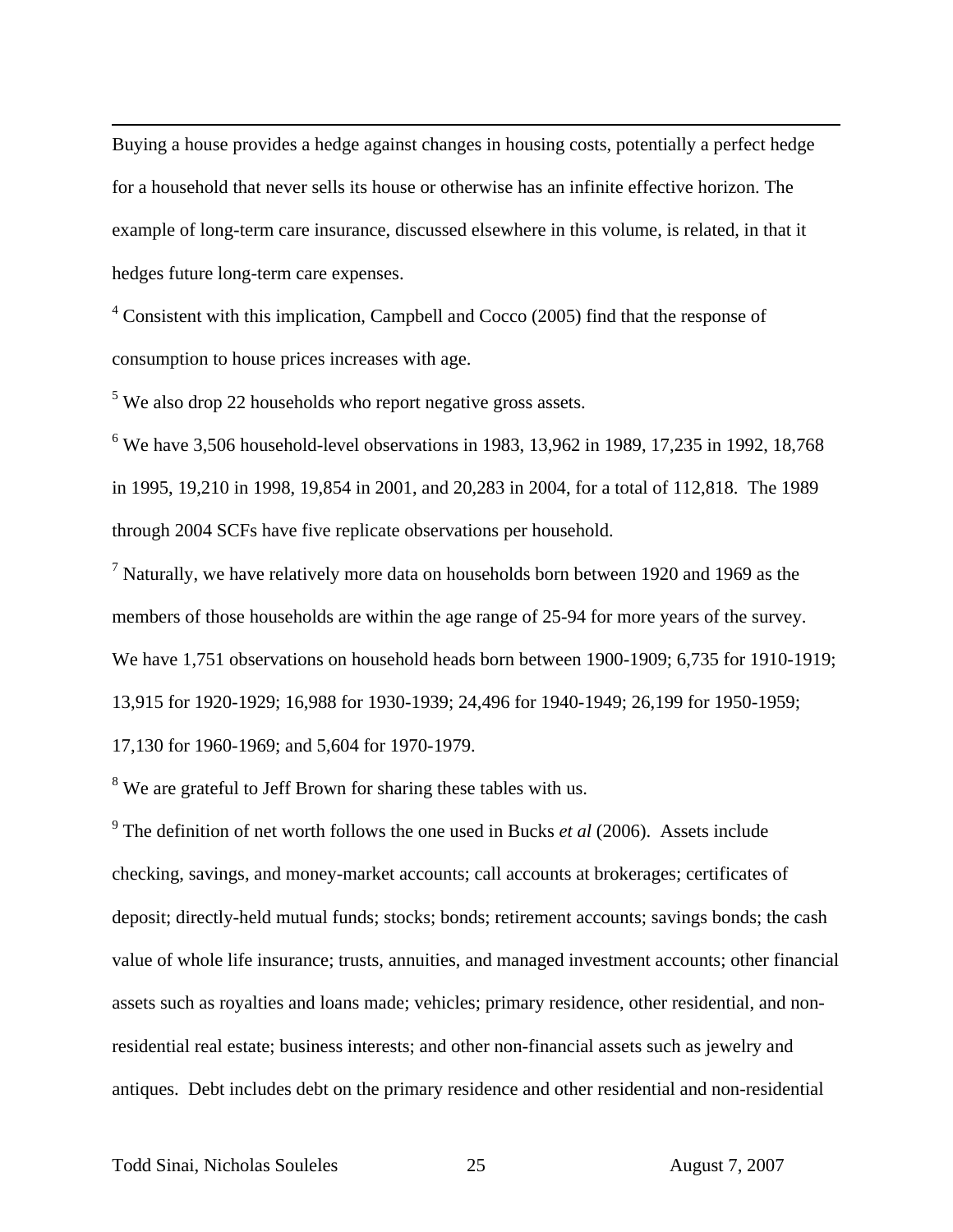real estate; credit-card debt; installment loans not for real estate or credit cards such as vehicle or student loans; and other debts such as margin loans or loans against life insurance policies.  $10$  Gale and Pence (2006) also find that the largest gains in wealth between 1989 and 2001 accrued to older households.

 $11$  Gyourko, Mayer, and Sinai (2006) show that the pattern of house price growth varies considerably across cities, so the national average is an imperfect proxy for the house price growth experienced by a given household in the SCF. Unfortunately, city of residence is not publicly available in the SCF and even region is made available only in some surveys, so we cannot match external measures of house price appreciation to households in the SCF.

 $12$  For brevity, subsequent graphs will focus on the over-time life-cycle profiles.

<sup>13</sup> Coronado *et al* (2006) compared two cohorts in the Health and Retirement Survey, interviewed in 1992 and 2004, and concluded that households might have increased their housing debt in response to house appreciation in order to rebalance their portfolios.

<sup>14</sup> The corresponding cohort analysis (not shown) suggests the possibility of a significant cohort effect, in addition to the time effects just discussed. At any age, later birth cohorts have more debt than earlier cohorts. If this reflects some decline in aversion to housing debt for more recent birth cohorts, then one needs to be careful about extrapolating from today's seniors to future seniors. Future cohorts of seniors could arrive in retirement with less housing equity than do the current elderly.

<sup>15</sup> For example, consider a homeowner who purchased a house for \$200,000, financed 100 percent with debt. The house is now worth \$210,000. This homeowner's housing equity  $($210,000$  current value - \$200,000 debt = \$10,000) is entirely capital gain, and thus the household would have a ratio of 1. If the homeowner had financed 80 percent with debt, he

 $\overline{a}$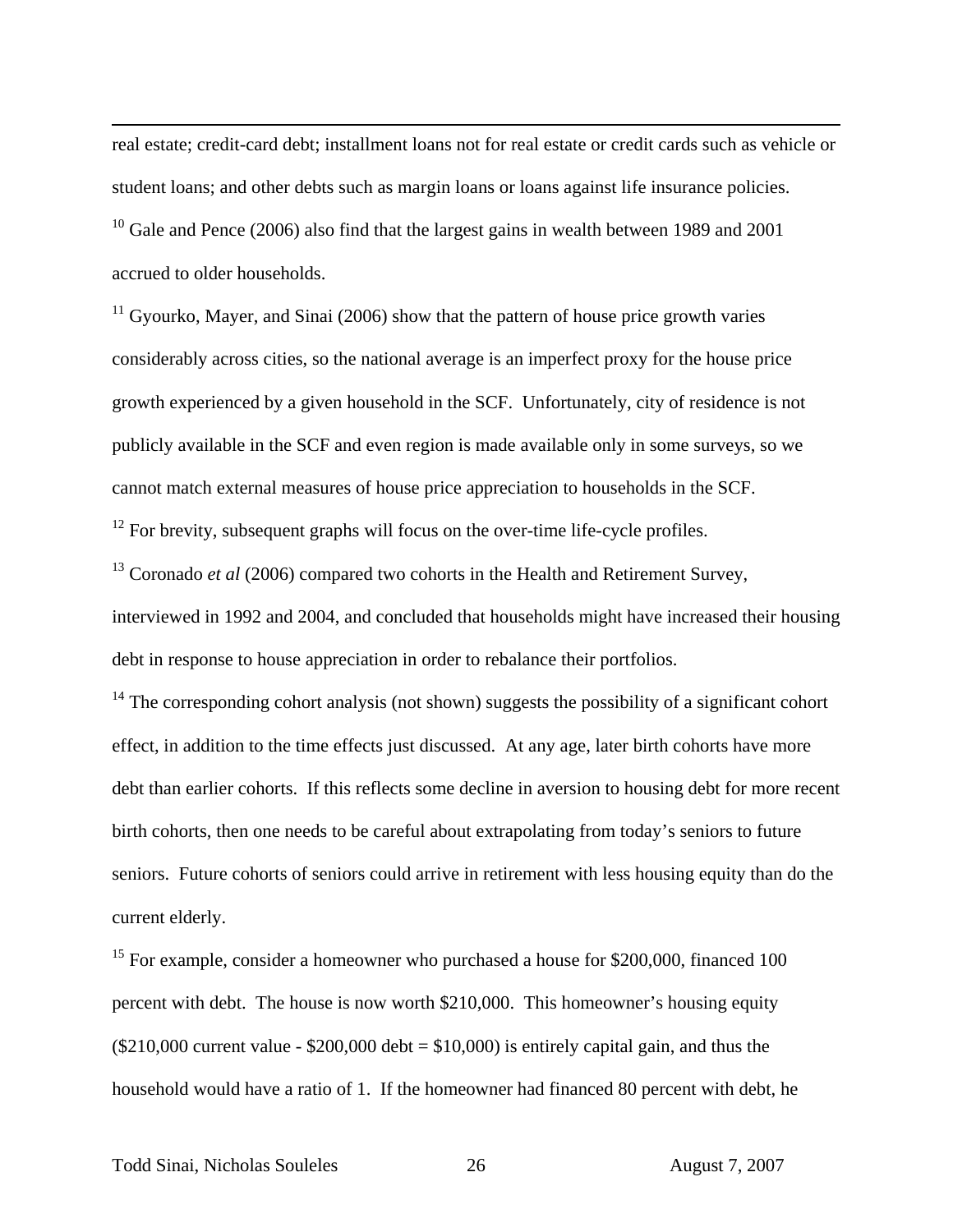would have \$50,000 in housing equity (\$210,000 current value - \$160,000 debt) and \$10,000 in capital gain (\$210,000 current value - \$200,000 purchase price) and the ratio would be  $$10,000/\$50,000 = 0.2.$ 

 $16$  Unfortunately, we have a consistent CPI series only back to 1967, so households who purchased their homes prior to that date are omitted. Also, we cannot adjust for the length of ownership. E.g., consider a household who purchased a house in 1970 and in 2002 sold it (with a large capital gain) and purchased a new house using the gain as a down payment. This household would appear to have relatively small housing capital gains in 2004 because it would have been in the new house for only two years and we cannot track the capital appreciation from its prior house.

 $17$  An alternative approach is to suppose a household draws down its housing equity by selling its house and renting (through a long-term lease). Since the household's housing services are no longer being provided by an owned house, the household will have to reserve some of the proceeds from the house sale to pay for its future rents. A younger household that is expected to live a relatively long time would have to reserve more of the proceeds but an older household could reserve less, *ceteris paribus*. We use reverse mortgages to estimate the consumable portion of housing equity because, unlike rents for owner-occupied houses, mortgage interest rates are easily observable. In addition, reverse mortgage lenders absorb the uncertainty over length-of-life.

 $18$  It turns out that in every age group in the SCF, the median household with positive consumable housing equity has no housing debt. Thus it makes no difference whether we report consumable housing equity as a fraction of housing equity or house value.

 $\overline{a}$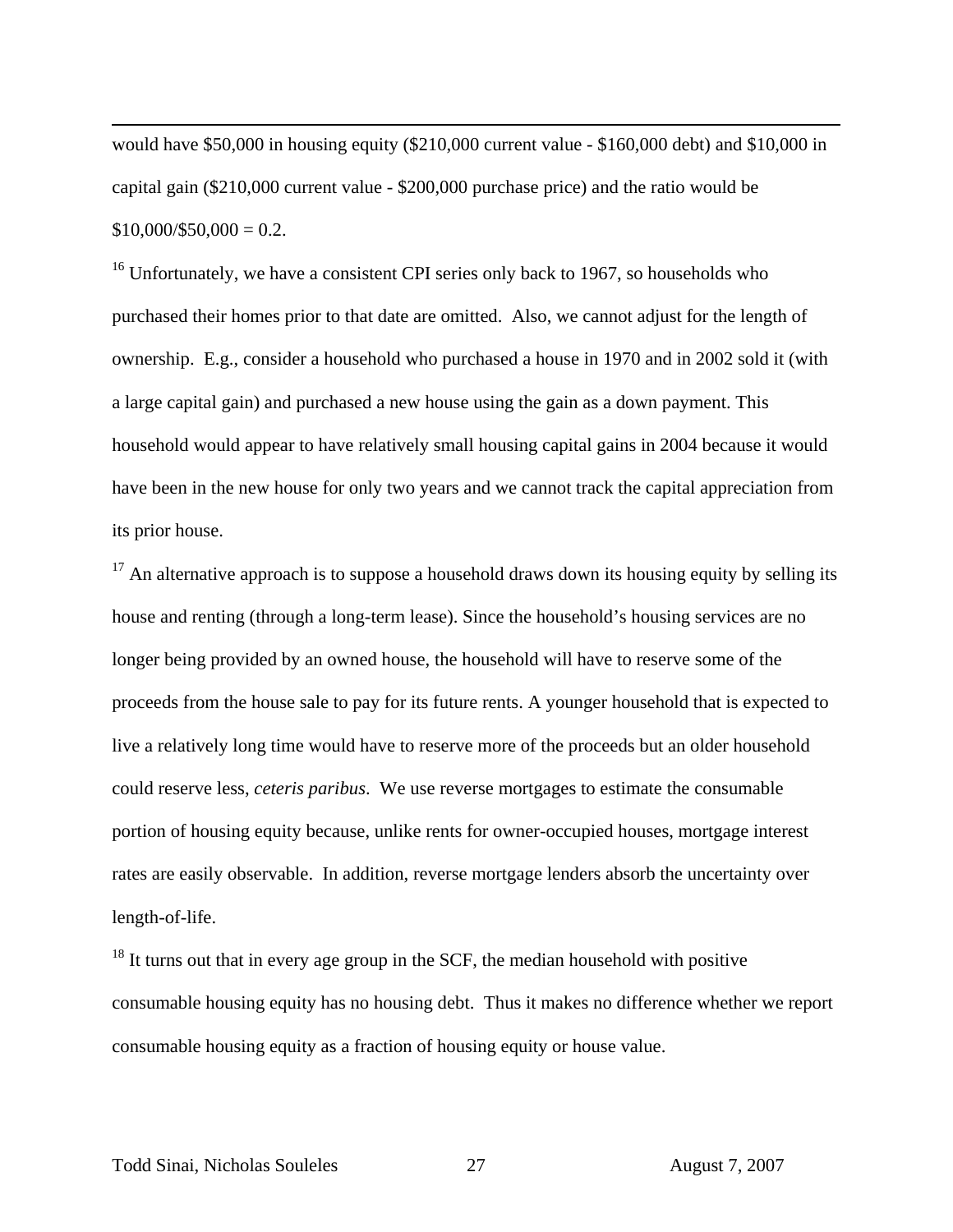$19$  Even so, we still are comparing the 2004 SCF (with 2004 interest rates and expected inflation) to the actual 2007 program, so the match is imperfect.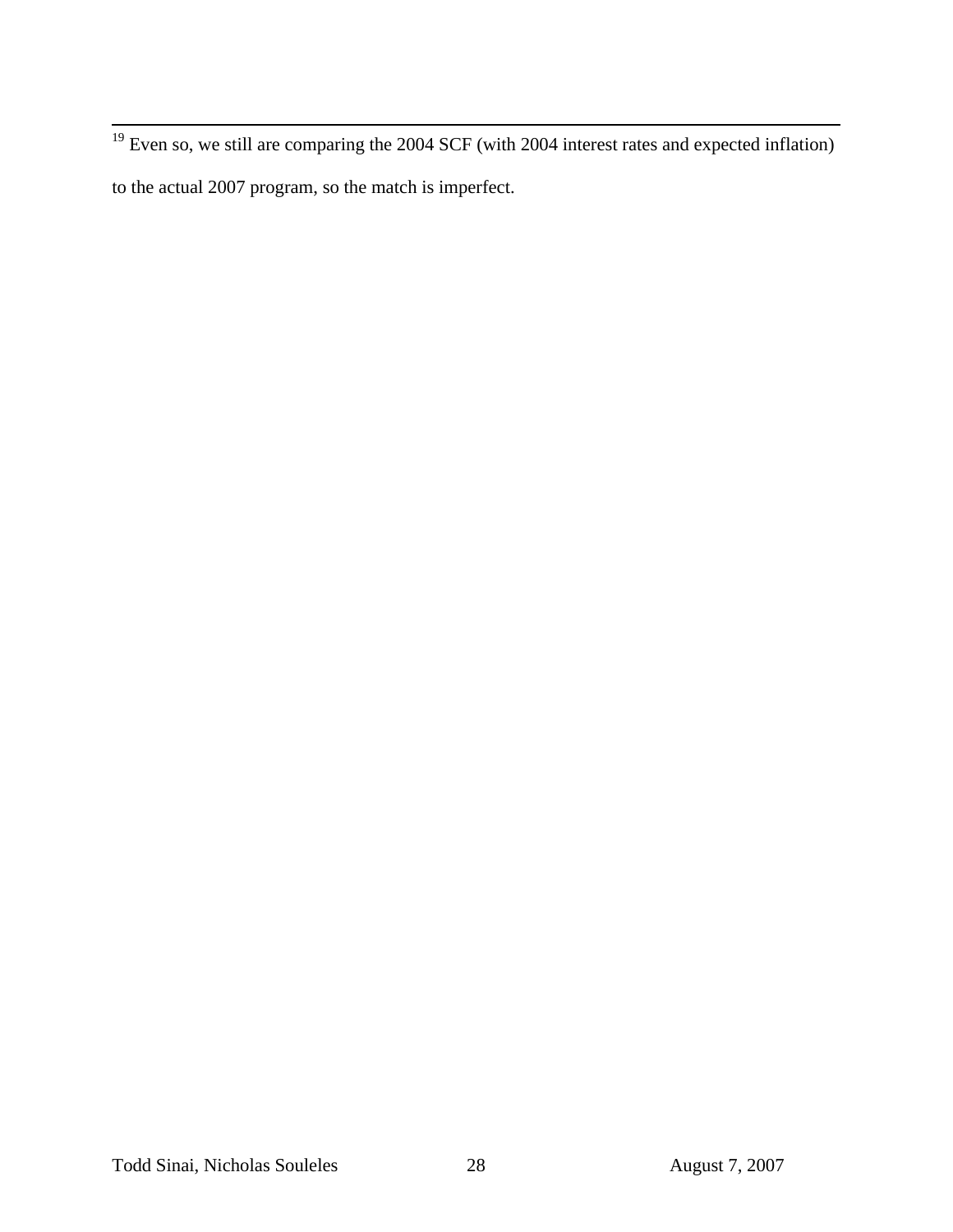|                            |       | 'Consumable'<br>housing equity | Median ratio<br>'consumable'         | Median net<br>worth using<br>'consumable' | Median ratio<br>'consumable'          |
|----------------------------|-------|--------------------------------|--------------------------------------|-------------------------------------------|---------------------------------------|
| Age category               | % > 0 | Median<br>value if $>0$        | housing<br>equity to<br>house equity | housing<br>equity                         | net worth to<br>standard net<br>worth |
| $25 - 61$                  | 34.7  | 25,690                         | 0.26                                 | 117,991                                   | 0.59                                  |
| 62-69                      | 88.5  | 50,499                         | 0.49                                 | 173,534                                   | 0.74                                  |
| 70-79                      | 95.8  | 66,728                         | 0.64                                 | 160,743                                   | 0.80                                  |
| 80-89                      | 99.1  | 76,752                         | 0.78                                 | 164,036                                   | 0.86                                  |
| 90-94                      | 100.0 | 103,093                        | 0.89                                 | 217,212                                   | 0.91                                  |
| Median if<br>$age \geq 62$ | 93.6  | 62,673                         | 0.60                                 | 166,116                                   | 0.80                                  |

Table 1: 'Upper-Bound' Housing Equity Available for Consumption, by Age

Notes: 'Consumable' housing equity is defined as the amount of capital that could be extracted from a house by a risk-neutral mortgage lender (given the owners' ages and genders and prevailing 30-year fixed mortgage rates) less the existing debt secured by the primary residence. Net worth using 'consumable' housing equity replaces housing equity in the net worth calculation with 'consumable' housing equity. Sample includes homeowners with houses with values less than \$1 million, 1989-2004 SCFs.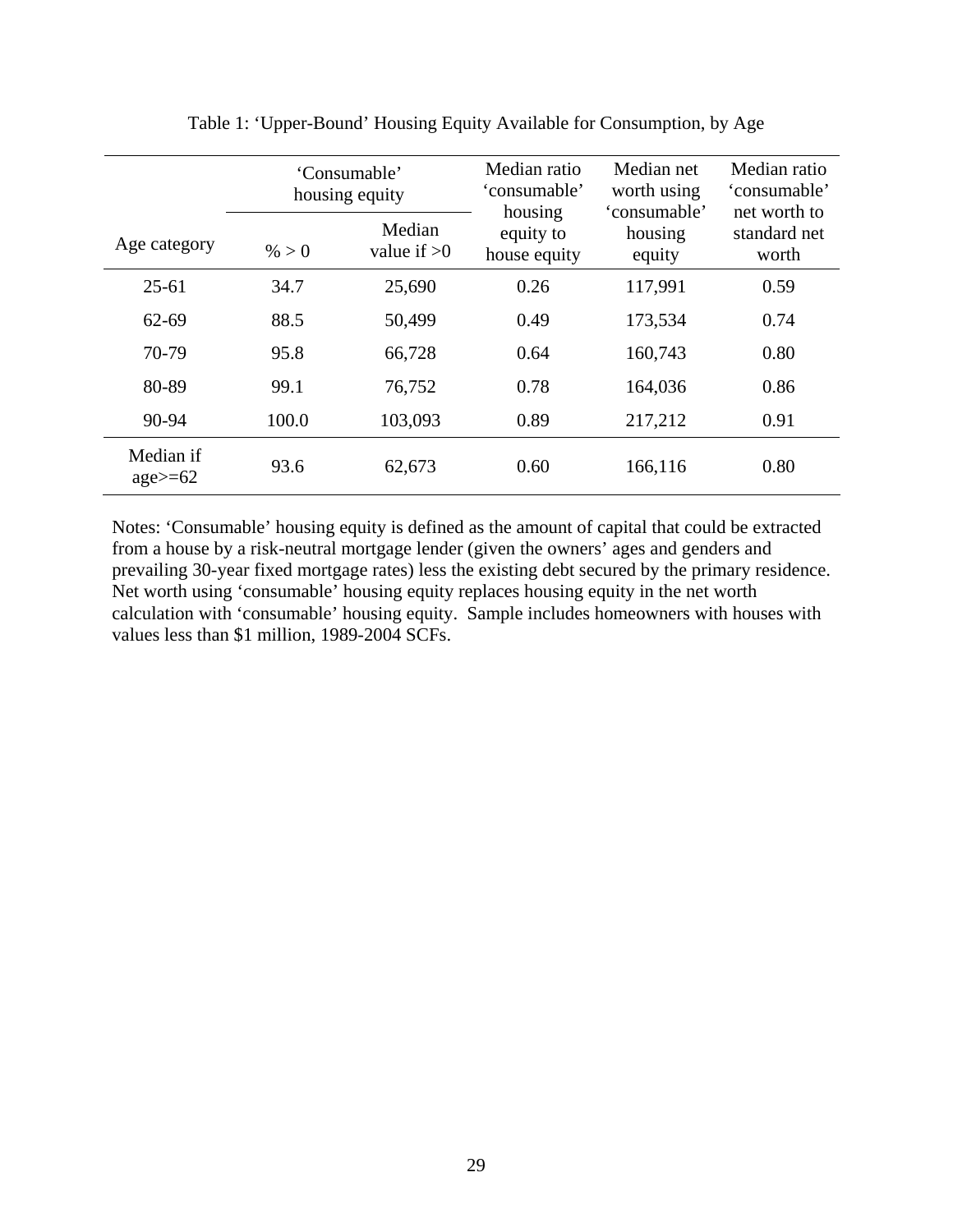|                                   |       | 'Consumable'<br>housing equity | Median ratio<br>'consumable'         | Median net<br>worth using<br>'consumable' | Median ratio<br>'consumable'          |
|-----------------------------------|-------|--------------------------------|--------------------------------------|-------------------------------------------|---------------------------------------|
| Age Category                      | % > 0 | Median<br>Value if $>0$        | housing<br>equity to<br>house equity | housing<br>equity                         | net worth to<br>standard net<br>worth |
| $25 - 61$                         | 0.00  | $\overline{0}$                 | 0.00                                 | $\overline{0}$                            | 0.00                                  |
| $62 - 69$                         | 60.0  | 50,981                         | 0.49                                 | 150,423                                   | 0.71                                  |
| 70-79                             | 90.9  | 62,131                         | 0.58                                 | 156,242                                   | 0.75                                  |
| 80-89                             | 97.0  | 68,648                         | 0.65                                 | 154,510                                   | 0.79                                  |
| 90-94                             | 99.3  | 93,776                         | 0.76                                 | 202,874                                   | 0.82                                  |
| Median if<br>$\text{age} \geq 62$ | 80.1  | 60,429                         | 0.56                                 | 154,205                                   | 0.75                                  |

Table 2: Actual Housing Equity Available for Consumption, by Age

Notes: 'Consumable' housing equity is defined as the maximum amount of capital that could be extracted from a house by a reverse mortgage using the programs available in 2007, netting out the existing debt secured by the primary residence. These programs lend only to those aged 62 and older. Net worth using 'consumable' housing equity replaces housing equity in the net worth calculation with 'consumable' housing equity. Sample includes homeowners with houses with values less than \$1 million, 1989-2004 SCFs.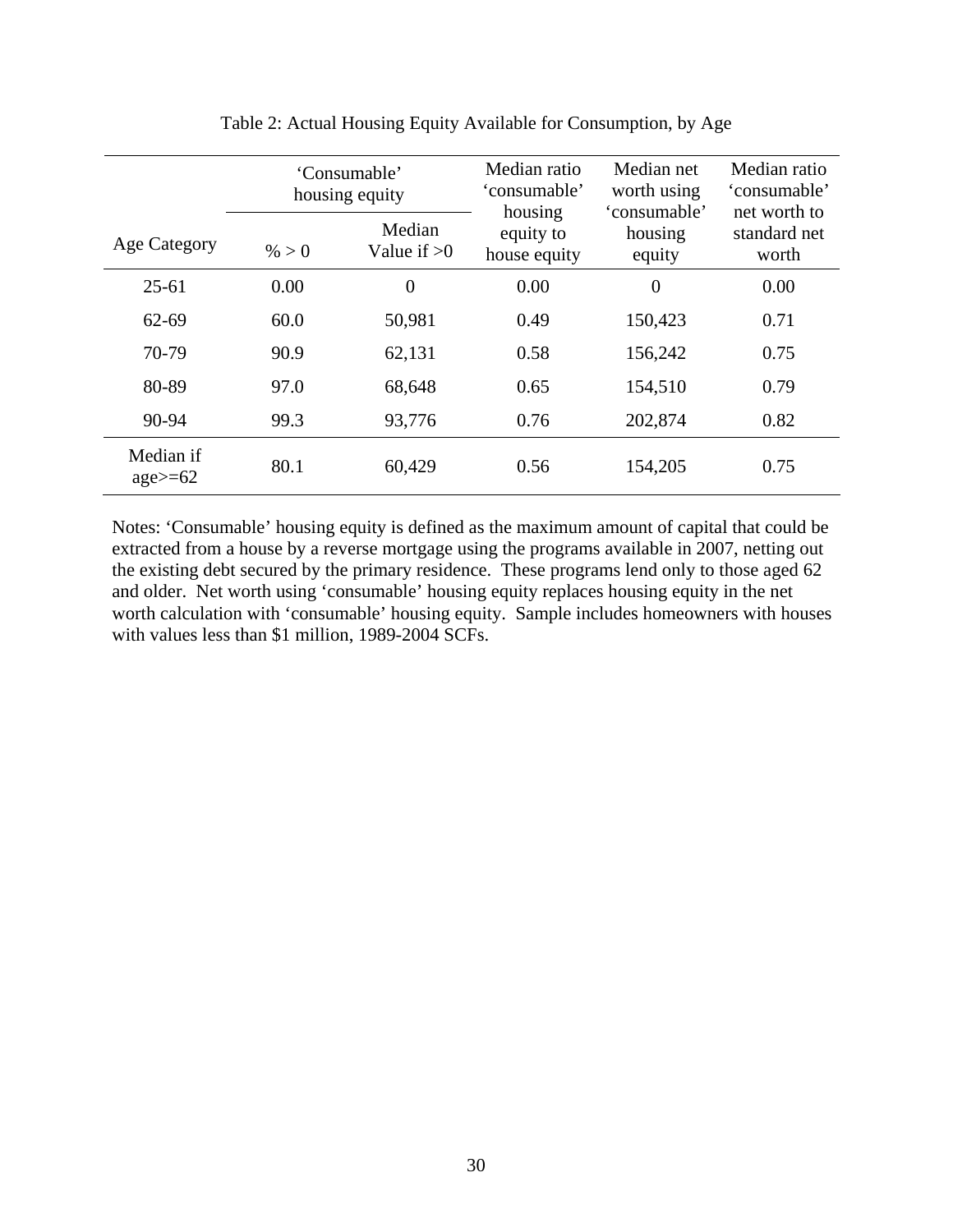|                                   | Best-case 'Consumable'<br><b>Housing Equity</b> |                         | <b>Reverse Mortgage</b><br>'Consumable' Housing Equity |                         |  |
|-----------------------------------|-------------------------------------------------|-------------------------|--------------------------------------------------------|-------------------------|--|
| <b>Age Category</b>               | % > 0                                           | Median<br>Value if $>0$ | % > 0                                                  | Median<br>Value if $>0$ |  |
| $25-61$                           | 36.1                                            | 44,006                  | 0.00                                                   | $\overline{0}$          |  |
| 62-69                             | 89.5                                            | 80,110                  | 51.2                                                   | 67,768                  |  |
| 70-79                             | 93.7                                            | 90,497                  | 85.7                                                   | 79,875                  |  |
| 80-89                             | 100.0                                           | 119,776                 | 94.7                                                   | 102,961                 |  |
| 90-94                             | 100.0                                           | 113,128                 | 100.0                                                  | 97,810                  |  |
| Median if<br>$\text{age} \geq 62$ | 93.7                                            | 93,217                  | 75.84                                                  | 81,194                  |  |

Table 3: Comparing 'Upper-Bound' and Actual 'Consumable' Housing Equity: 2004 only

Notes: In columns 2 and 3, best-case 'consumable' housing equity is defined as the amount of capital that could be extracted from a house by a risk-neutral mortgage lender in 2004 (given the owners' ages and genders and prevailing 30-year fixed mortgage rates) less the existing debt secured by the primary residence. In the last two columns, reverse mortgage 'consumable' housing equity is defined as the maximum amount of capital that could be extracted from a house by a reverse mortgage using the programs available in 2007, netting out the existing debt secured by the primary residence. These programs lend only to those aged 62 and older. Sample includes homeowners with houses with values less than \$1 million, 2004 SCF.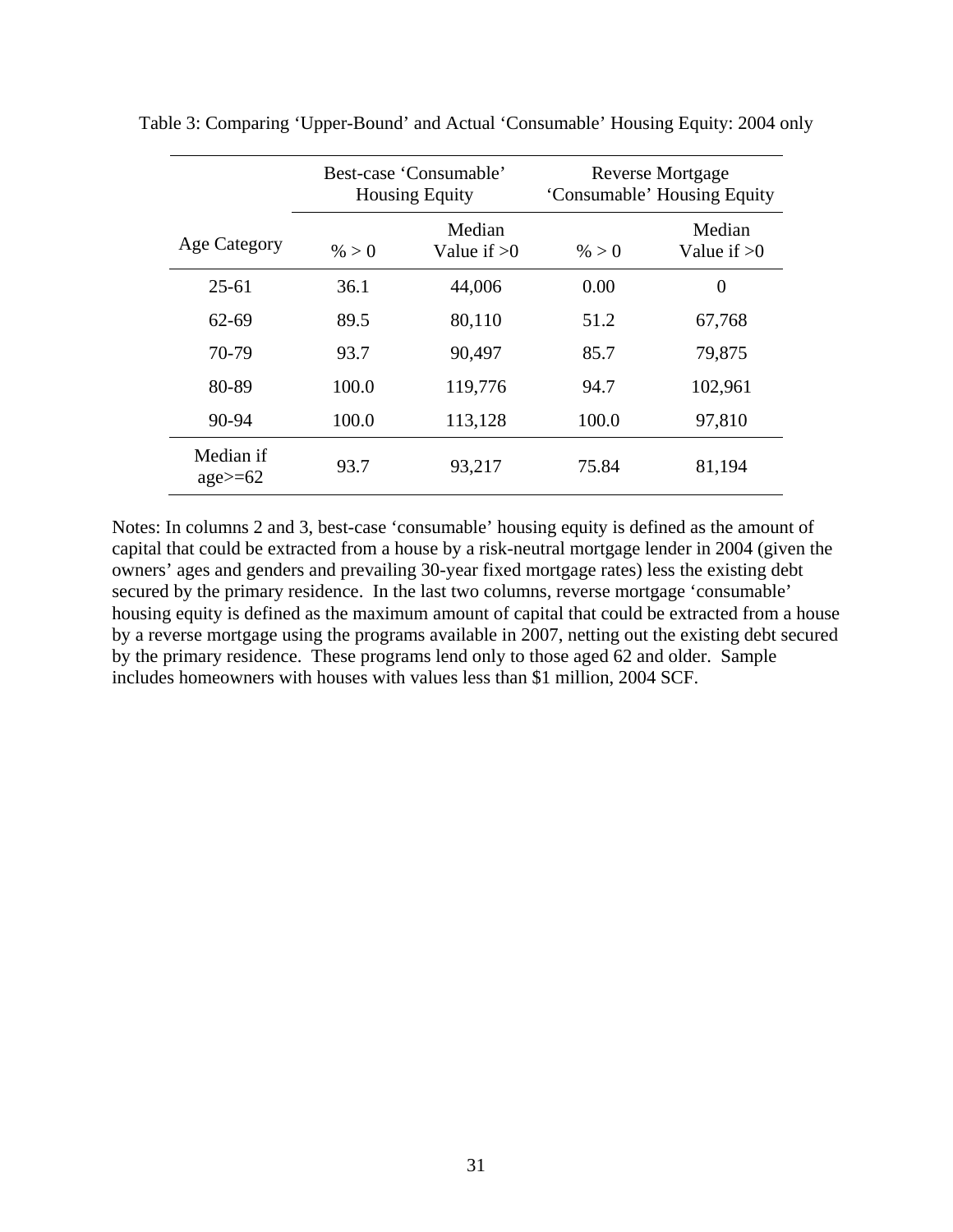|                                   |      |      |      | Year |      |      |        |
|-----------------------------------|------|------|------|------|------|------|--------|
| Age<br>category                   | 1989 | 1992 | 1995 | 1998 | 2001 | 2004 | Median |
| $25 - 61$                         | 0.50 | 0.57 | 0.58 | 0.61 | 0.62 | 0.65 | 0.59   |
| $62 - 69$                         | 0.69 | 0.73 | 0.73 | 0.74 | 0.76 | 0.80 | 0.74   |
| 70-79                             | 0.77 | 0.82 | 0.79 | 0.79 | 0.80 | 0.83 | 0.80   |
| 80-89                             | 0.83 | 0.85 | 0.85 | 0.86 | 0.88 | 0.90 | 0.86   |
| 90-94                             |      | 0.90 | 0.88 | 0.91 | 0.89 | 0.96 | 0.91   |
| Median if<br>$\text{age} \geq 62$ | 0.75 | 0.80 | 0.79 | 0.81 | 0.80 | 0.84 | 0.80   |

Table 4: Ratio of Net Worth Available for Consumption to Standard Net Worth for Households with 'Consumable' Equity, Using 'Upper Bound' Definition, by Age and Year

Notes: 'Consumable' housing equity is defined as the amount of capital that could be extracted from a house by a risk-neutral mortgage lender (given the owners' ages and genders and prevailing 30-year fixed mortgage rates) less the existing debt secured by the primary residence. Net worth using 'consumable' housing equity replaces housing equity in the net worth calculation with 'consumable' housing equity. Sample includes homeowners with houses with values less than \$1 million, 1989-2004 SCFs.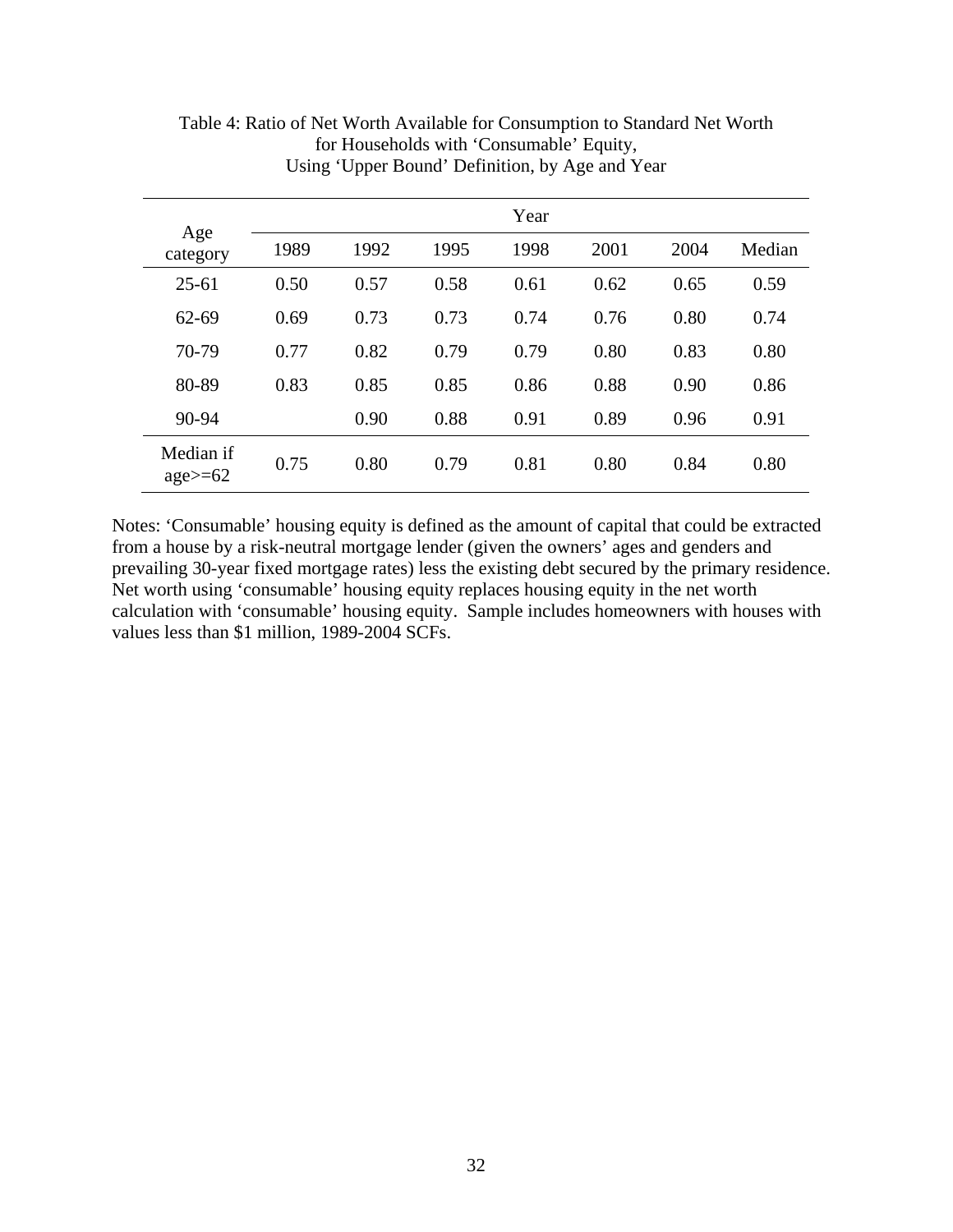

Source: Survey of Consumer Finances 1983-2004. Sample is limited to home owners with positive net worth. We exclude age x cohort or age x SCF year cells with fewer than 11 observations. Values are in thousands of 2004 dollars.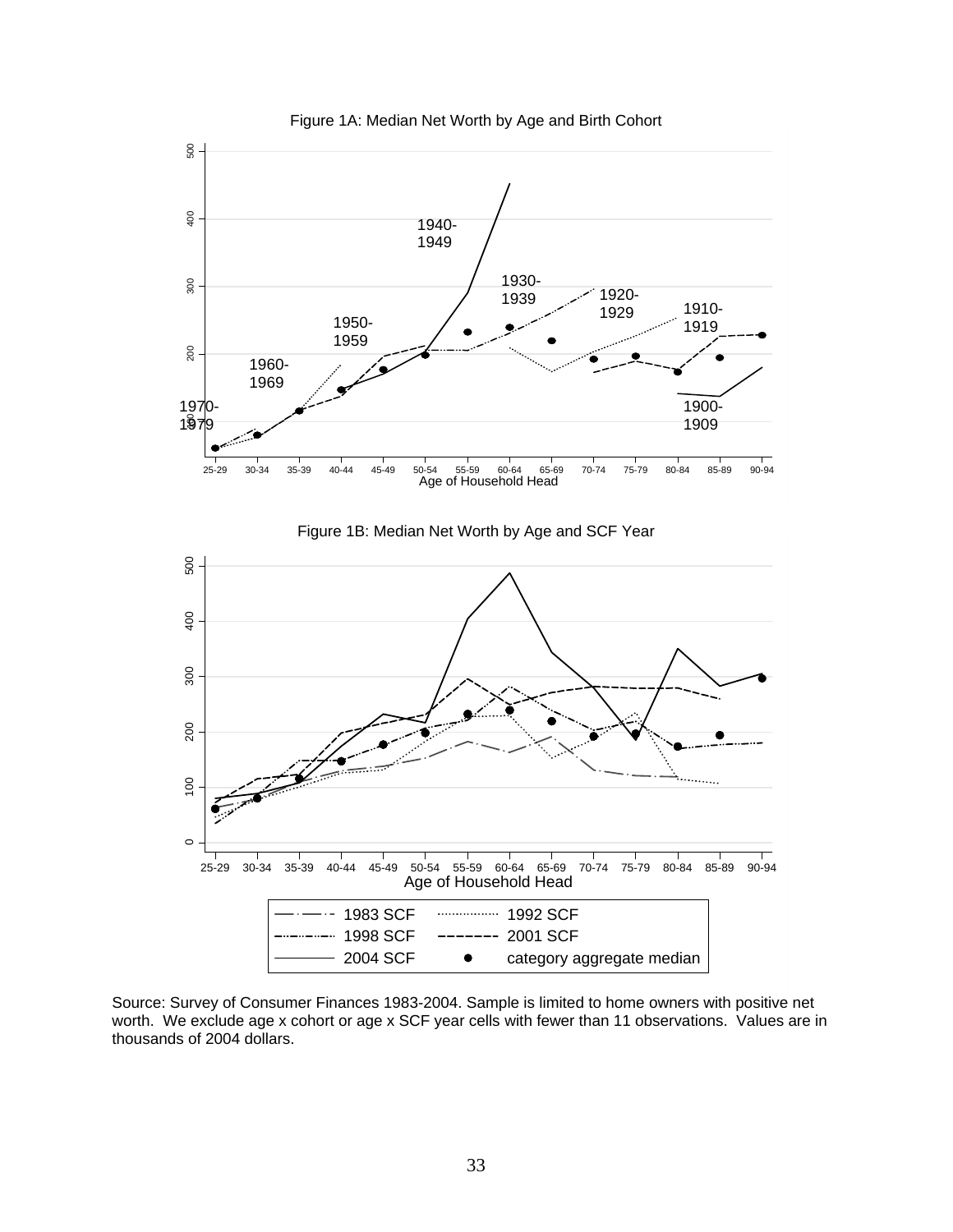Figure 2: Real House Price Index: 1980:1 – 2007:1



Notes: Source: OFHEO Conventional Mortgage House Price Index; BLS CPI-All Urban Consumers. The index is normalized so that the average over the sample period equals one.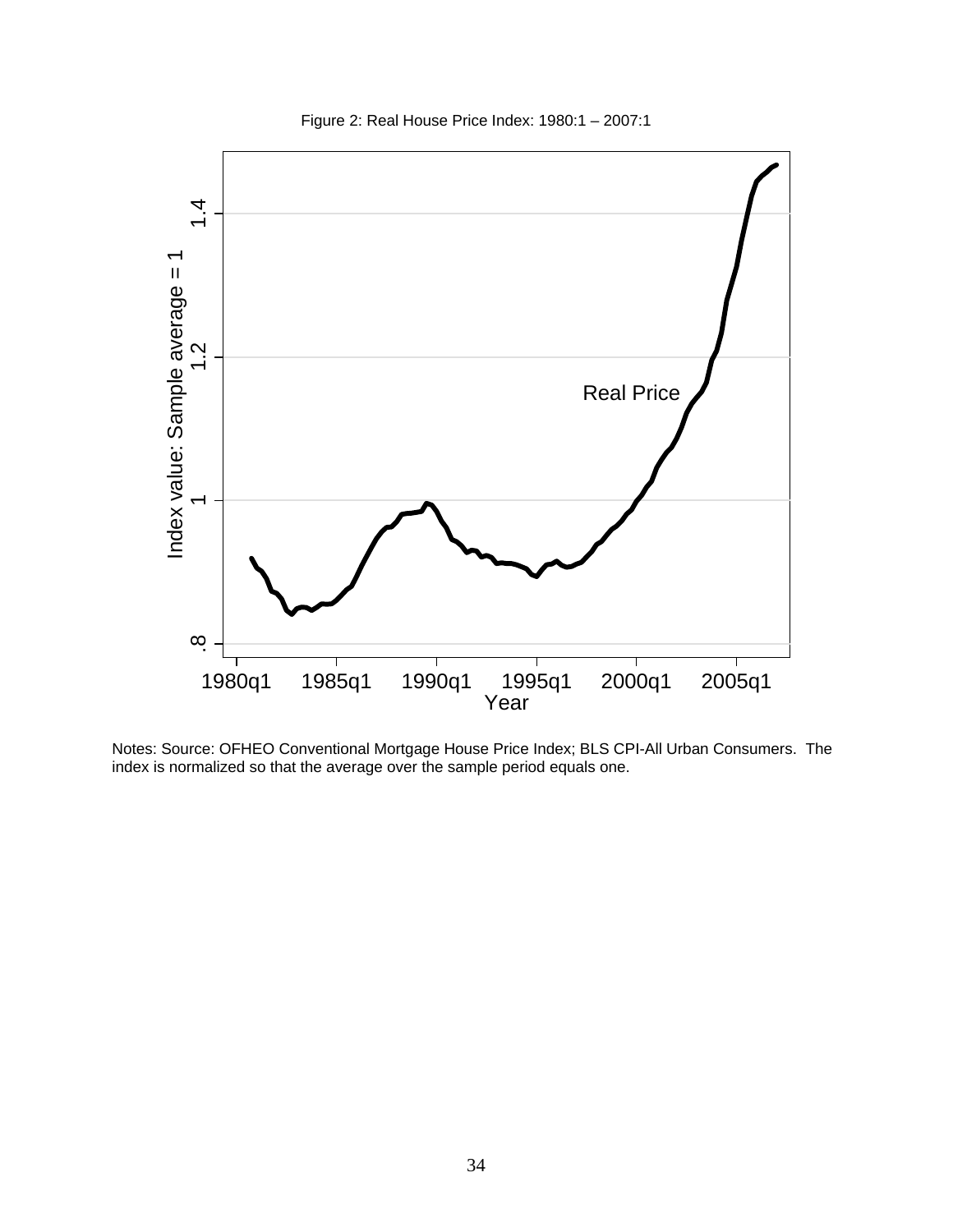

Figure 3A: Median Home Equity by Age and Birth Cohort

Source: See Figure 1. Sample is limited to home owners with positive home equity and positive net worth.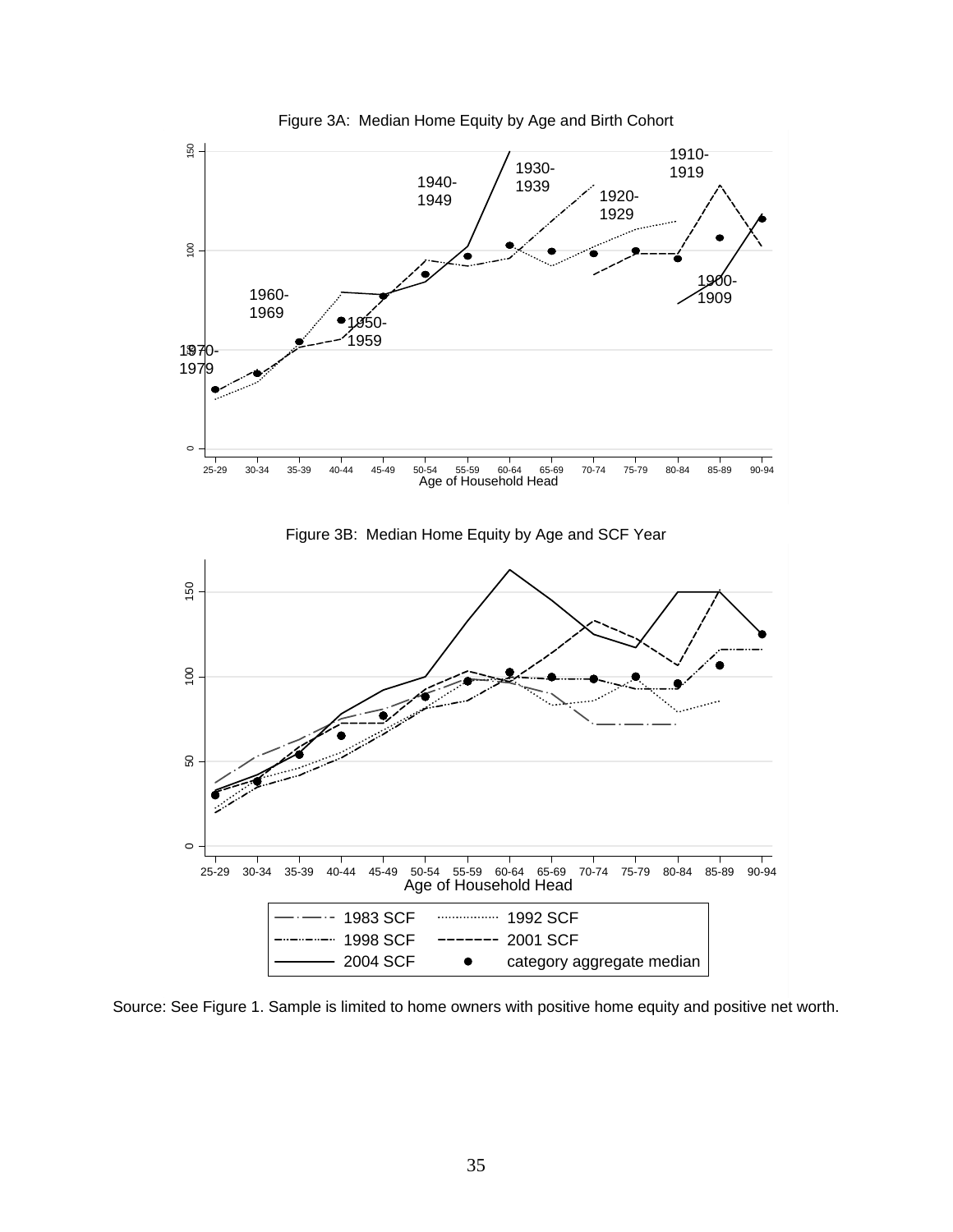

Figure 4: Median Net Worth – Home Equity by Age and SCF Year

Source: See Figure 1. Sample is limited to home owners with positive net worth and home equity, and with 0<home equity/net worth  $<1$ .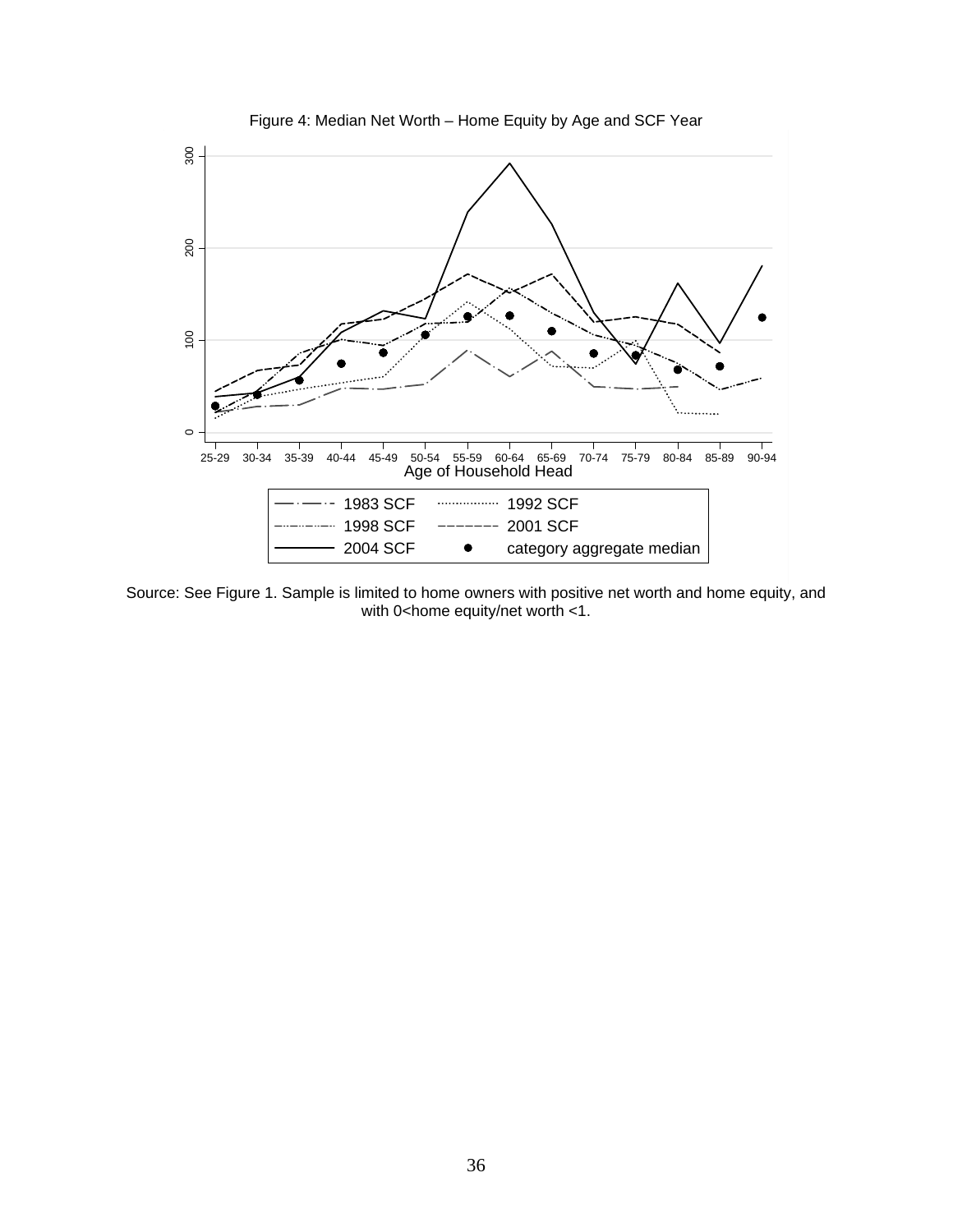

Figure 5: Median Ratio of Home Equity to Total Net Worth by Age and SCF Year

Source: See Figure 1. Sample is limited to home owners with positive net worth and home equity, and with 0<home equity/net worth  $<$ 1.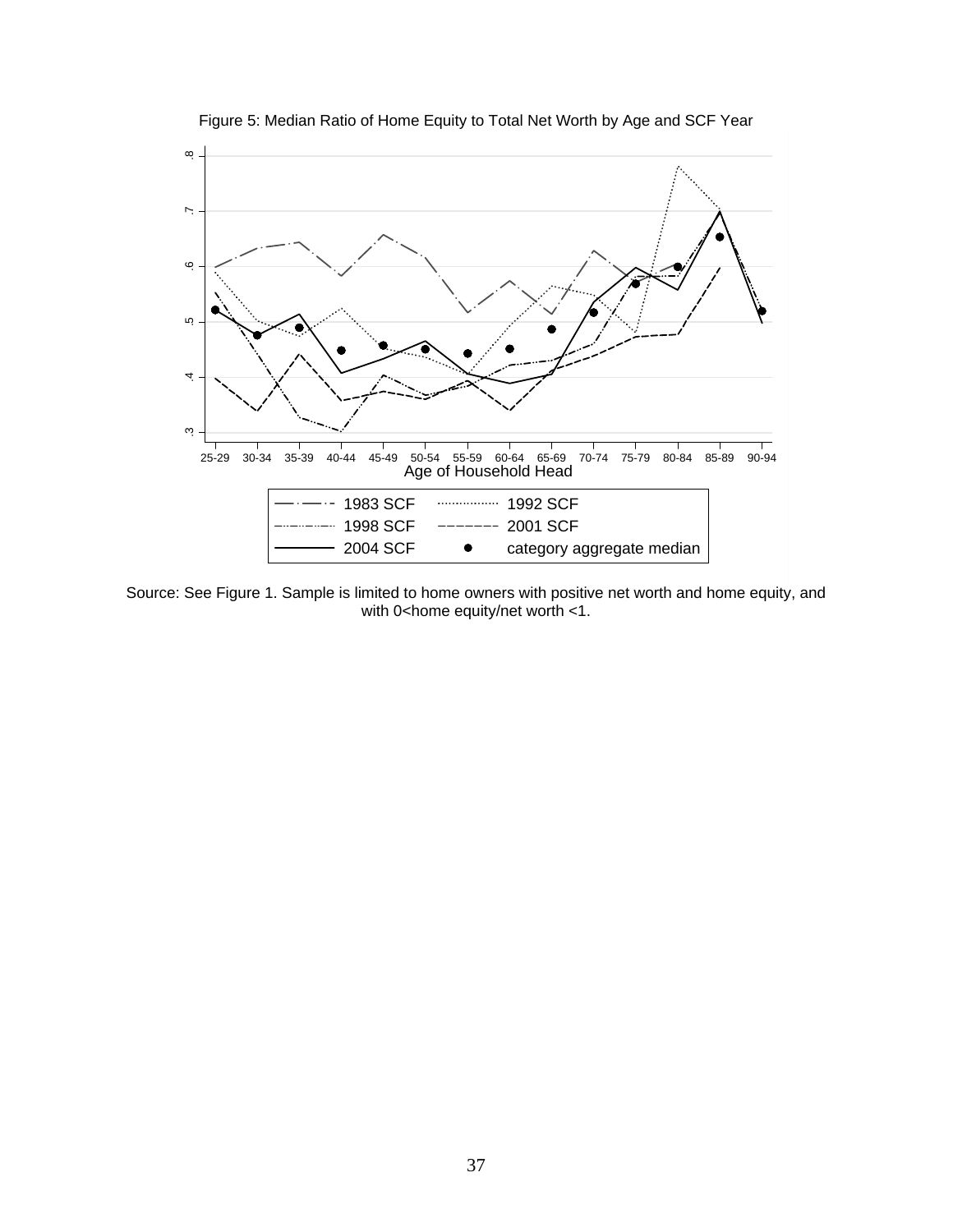

Figure 6: Percent Homeowners by Age and SCF Year

Source: See Figure 1.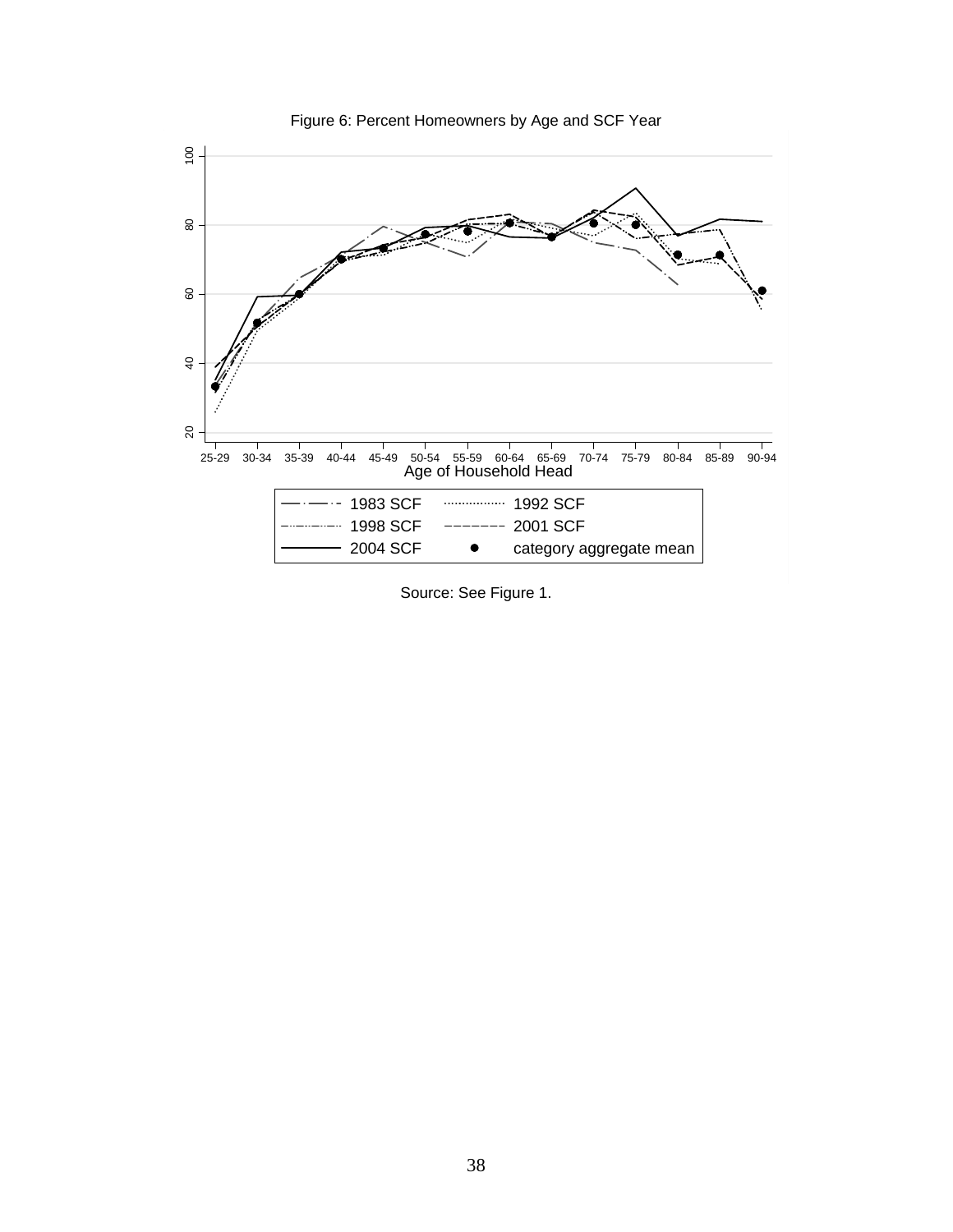

Figure 7: Median Value of the Primary Residence by Age and SCF Year

Source: See Figure 1. Sample is limited to home owners.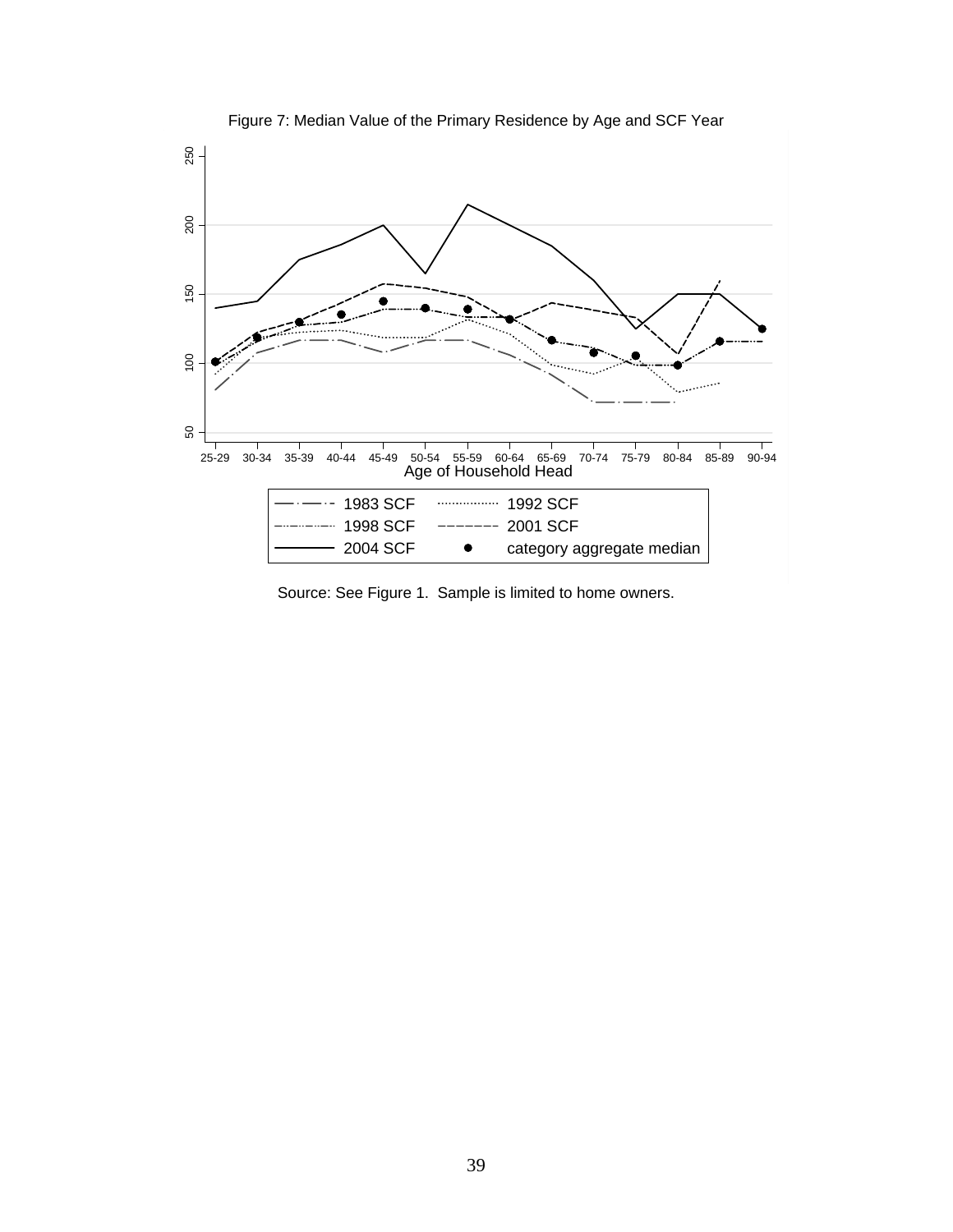

Figure 8: Percent of Households with Any Housing Debt by Age and SCF Year

Source: See Figure 1. Sample is limited to home owners.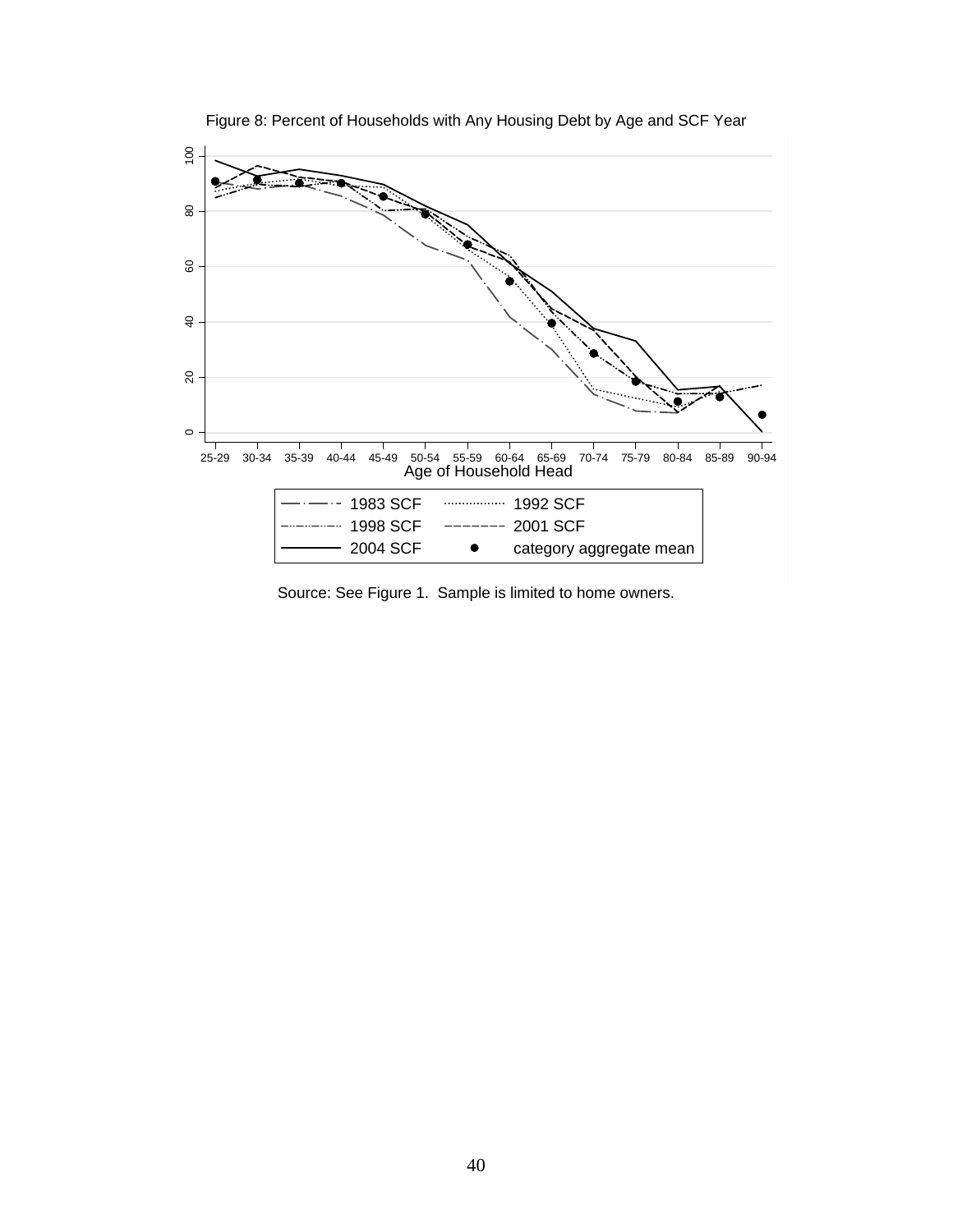

Figure 9: Total Housing Debt for Households with Any Housing Debt by Age and SCF Year

Source: See Figure 1. Sample is limited to home owners with any housing debt.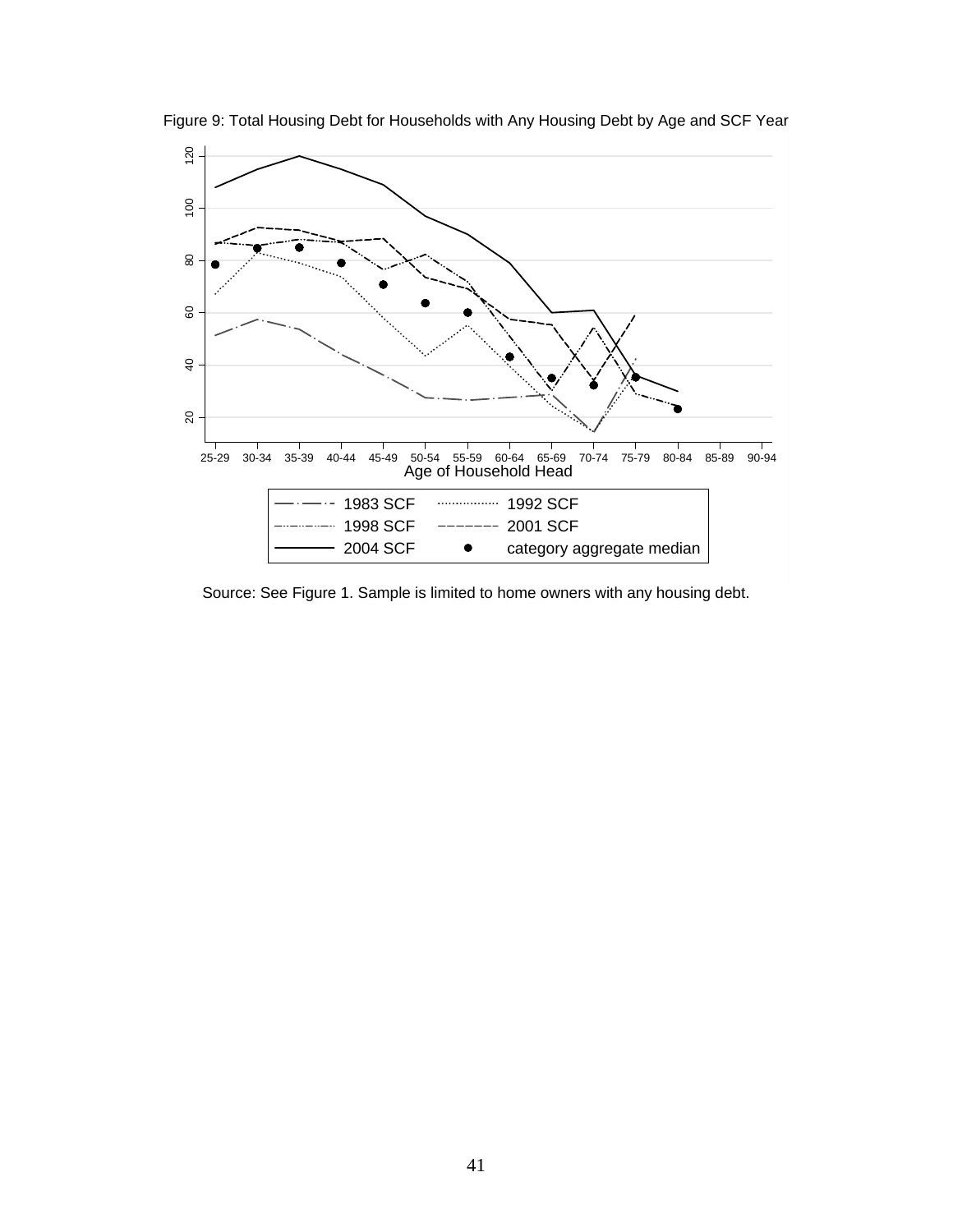

Figure 10: Median Ratio of Home Secured Loans to Home Value by Age and SCF Year

Source: See Figure 1. Sample is limited to home owners with positive primary residence debt.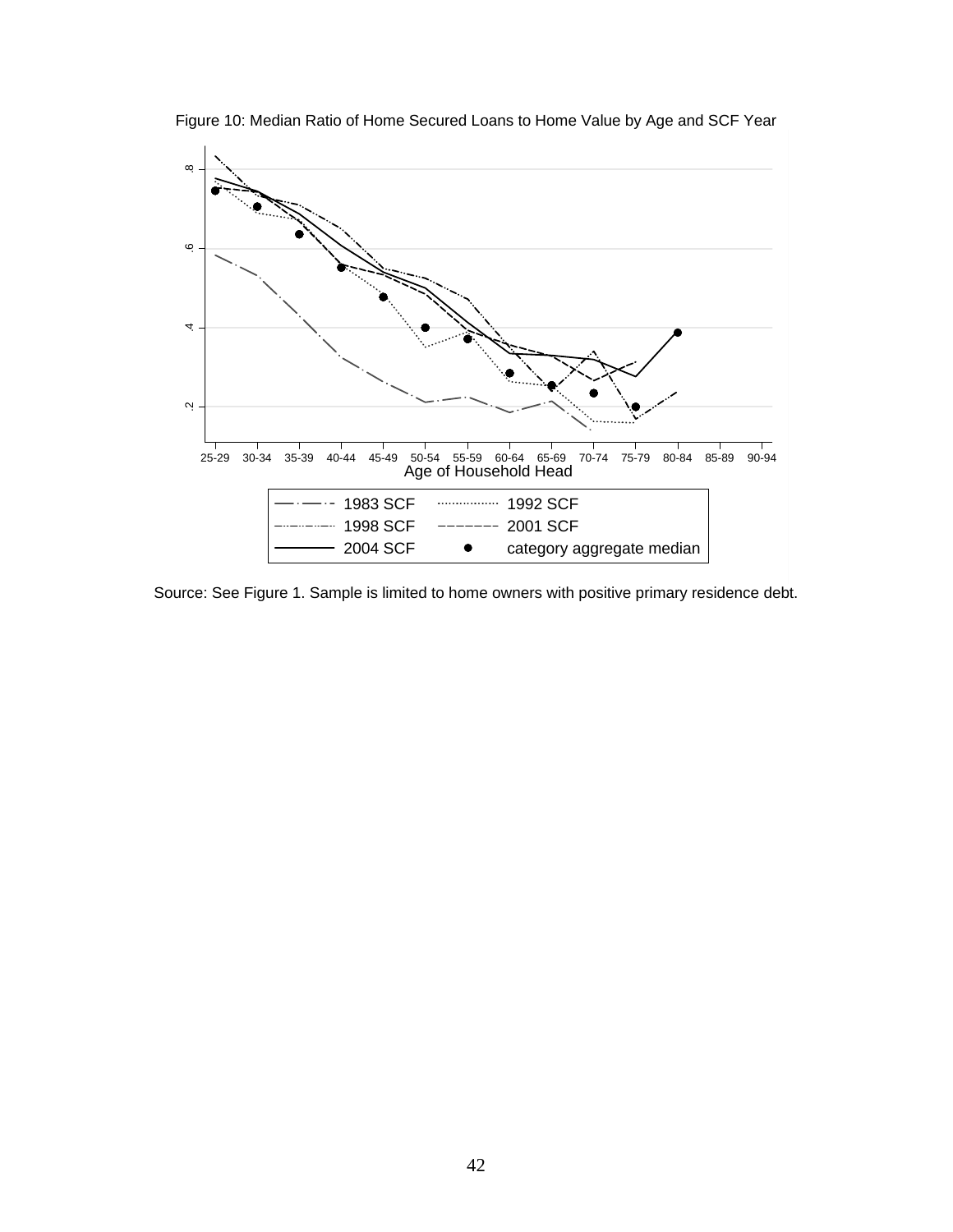

Figure 11A: Median Value of (Assets – Primary Residence Value) by Age and SCF Year

Figure 11B: Median Value of (Assets – Primary Residence Value – Primary Residence Debt) by Age and SCF Year



Source: See Figure 1. Sample is limited to home owners.